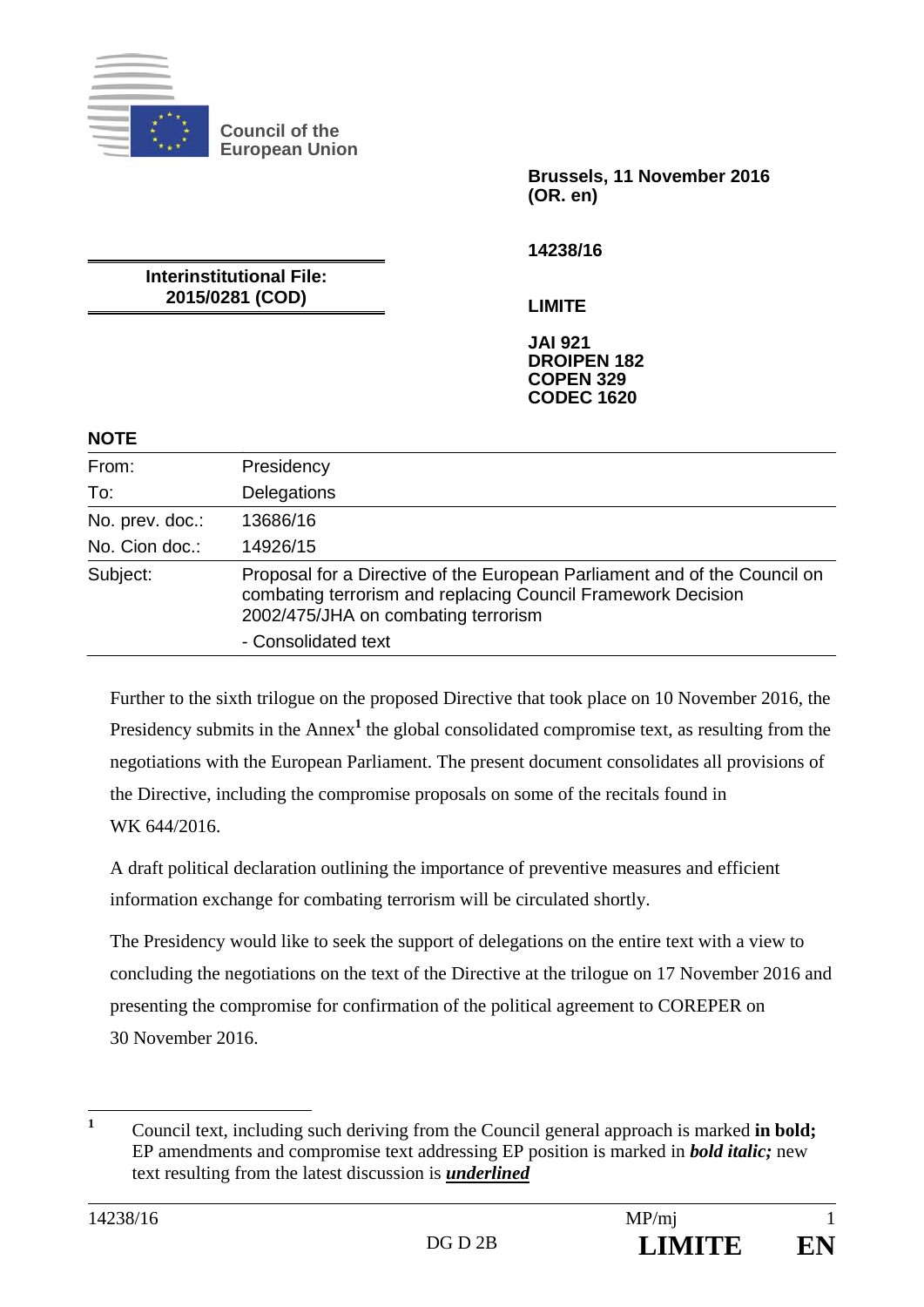#### Proposal for a

## **DIRECTIVE OF THE EUROPEAN PARLIAMENT AND OF THE COUNCIL**

#### **on combating terrorism and replacing Council Framework Decision 2002/475/JHA on combating terrorism and amending Council Decision 2005/671/JHA on the exchange of information and cooperation concerning terrorist offences**

### THE EUROPEAN PARLIAMENT AND THE COUNCIL OF THE EUROPEAN UNION,

Having regard to the Treaty on the Functioning of the European Union, and in particular Article  $83(1)$   $($ ...)<sup>2</sup> thereof,

Having regard to the proposal from the European Commission,

After transmission of the draft legislative act to the national parliaments,

Acting in accordance with the ordinary legislative procedure,

Whereas:

(1) The European Union is founded on the universal values of human dignity, freedom, equality and solidarity, respect for human rights and fundamental freedoms. It is based on the principle of democracy and the principle of the rule of law, principles which are common to the Member States.

(2) Acts of terrorism constitute one of the most serious violations of the universal values of human dignity, freedom, equality and solidarity, enjoyment of human rights and fundamental freedoms on which the European Union is founded. It also represents one of the most serious attacks on democracy and the rule of law, principles which are common to the Member States and on which the European Union is based.

 **2** Only the legal basis, main to the objective of this Directive is included. The Council Legal Service will provide explanation about this approach.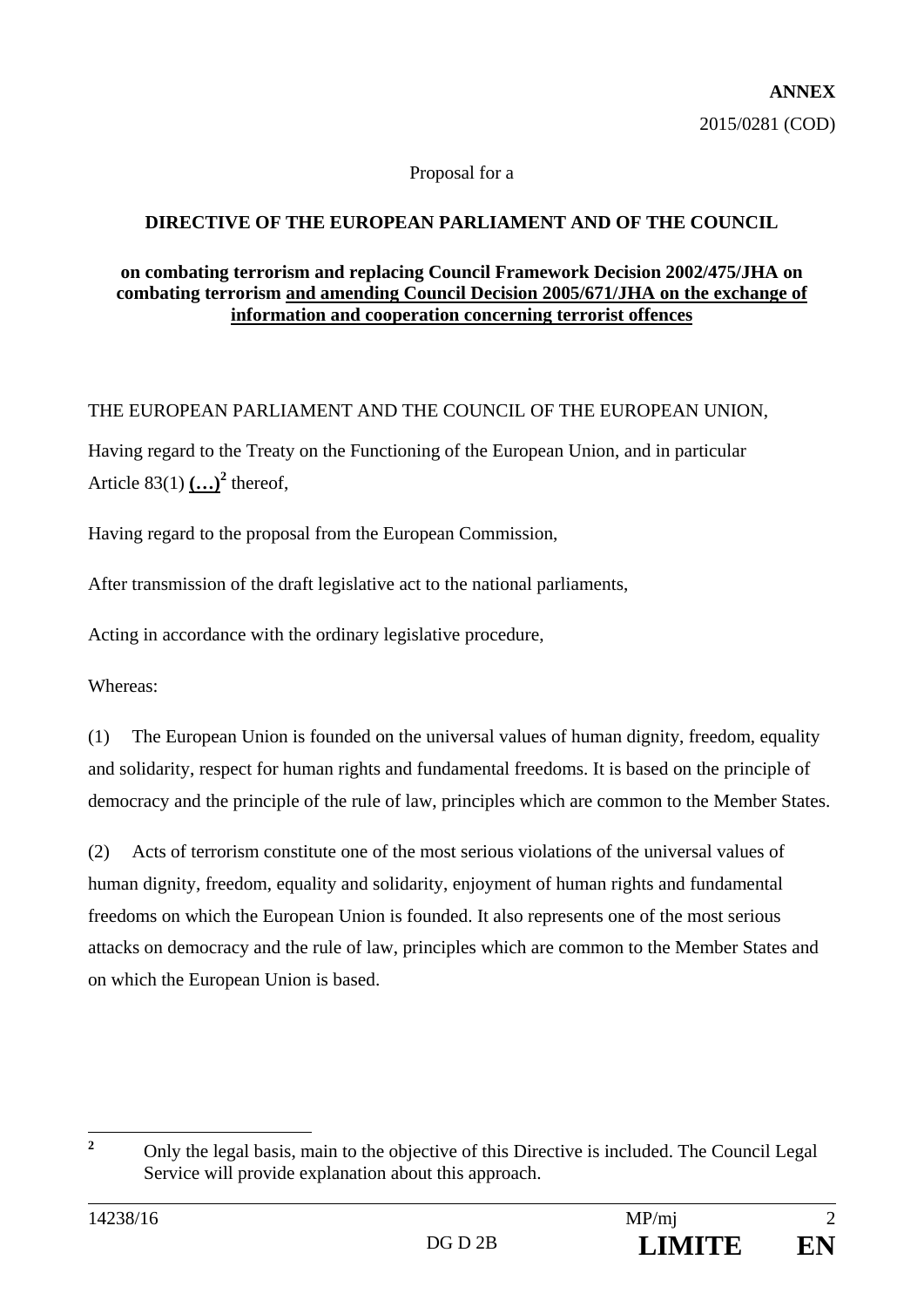(3) Council Framework Decision  $2002/475/JHA^3$  is the cornerstone of the criminal justice response to counter terrorism. A legal framework common to all Member States, and in particular, a harmonised definition of terrorist offences, serves as a benchmark for information exchange and cooperation between the competent national authorities under Council Framework Decision 2006/960/JHA,<sup>4</sup> Council Decision 2008/615/JHA<sup>5</sup> and Council Decision 2005/671/JHA,<sup>6</sup> Regulation (EU) No 603/2013 of the European Parliament and of the Council,<sup>7</sup>Council Framework Decision 2002/584/JHA $^{8}$  and Council Framework Decision 2002/465/JHA. $^{9}$ 

(4) The terrorist threat has grown and rapidly evolved in recent years. Individuals referred to as "foreign terrorist fighters" travel abroad for terrorism purposes. Returning foreign terrorist fighters pose a heightened security threat to all EU Member States. *Foreign terrorist fighters have been linked to several recent attacks and plots* in several Member States<sup>10</sup>. In addition, the European

Union and its Member States face increased threats from individuals inspired or instructed by terrorist groups abroad but who remain within Europe.

 $\overline{\mathbf{3}}$ **<sup>3</sup>** Council Framework Decision of 13 June 2002 on combating terrorism (OJ L 164, 22.6.2002, p. 3).

**<sup>4</sup>** Council Framework Decision 2006/960/JHA of 18 December 2006 on simplifying the exchange of information and intelligence between law enforcement authorities of the Member States of the European Union (OJ L 386, 29.12.2006, p. 89).

**<sup>5</sup>** Council Decision 2008/615/JHA of 23 June 2008 on the stepping up of cross-border cooperation, particularly in combating terrorism and cross-border crime (OJ L 210, 6.8.2008, p. 1).

**<sup>6</sup>** Council decision 2005/671/JHA on the exchange of information and cooperation concerning terrorist offences (OJ L 253, 29.9.2005, p. 22).

**<sup>7</sup>** Regulation (EU) No 603/2013 of the European Parliament and of the Council of 26 June 2013 on the establishment of 'Eurodac' for the comparison of fingerprints for the effective application of Regulation (EU) No 604/2013 establishing the criteria and mechanisms for determining the Member State responsible for examining an application for international protection lodged in one of the Member States by a third-country national or a stateless person and on requests for the comparison with Eurodac data by Member States' law enforcement authorities and Europol for lawenforcement purposes, and amending Regulation (EU) No 1077/2011 establishing a European Agency for the operational management of large-scale IT systems in the area of freedom, security and justice (OJ L 180, 29.6.2013, p. 1).

**<sup>8</sup>** Council Framework Decision2002/584/JHA of 13 June 2002 on the European arrest warrant and the surrender procedures between Member States (OJ L 190, 18.7.2002, p. 1).

**<sup>9</sup>** Council Framework Decision2002/465/JHA of 13 June 2002 on joint investigation teams (OJ L 162, 20.6.2002, p. 1).

<sup>&</sup>lt;sup>10</sup> Element from the COM proposal.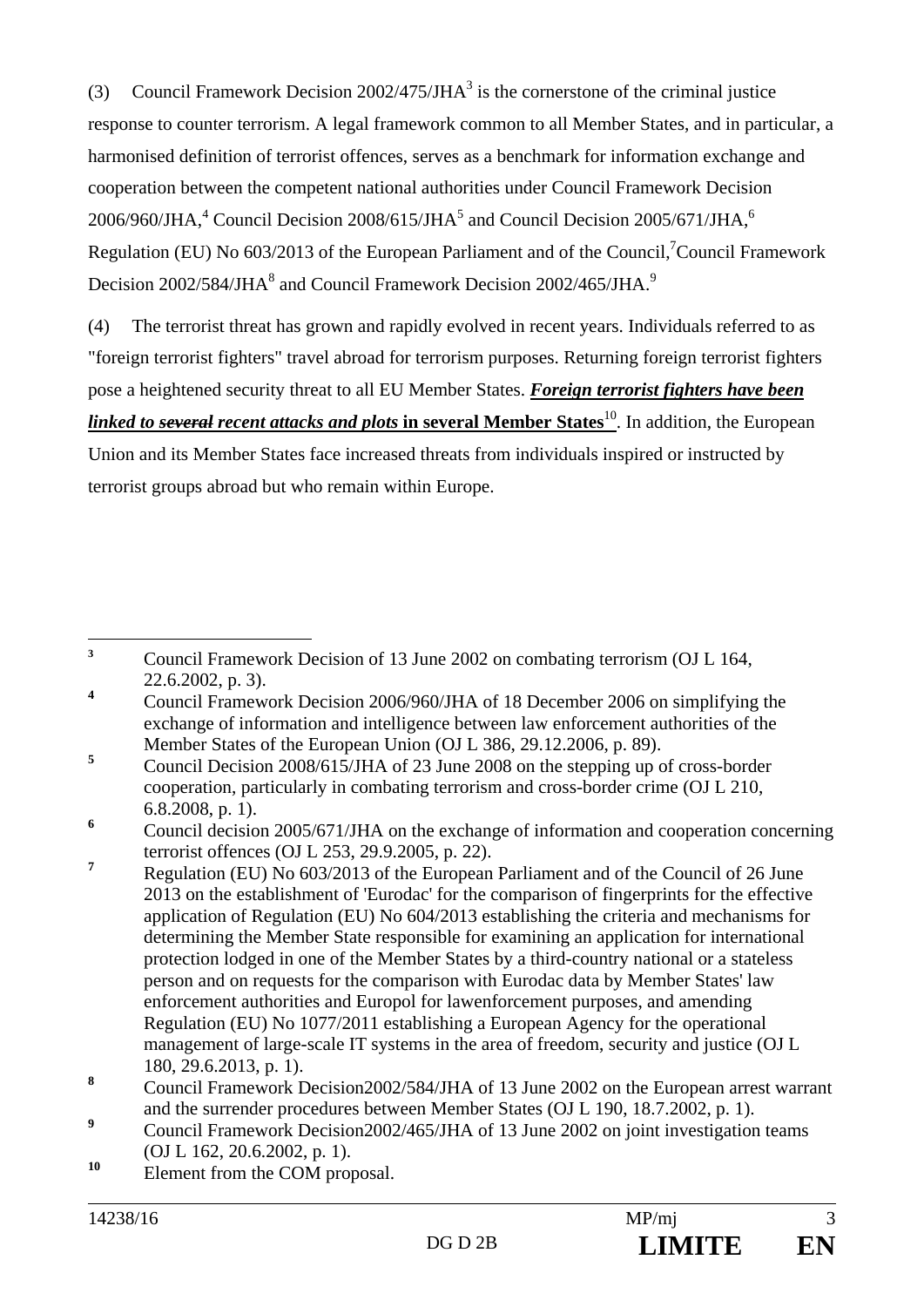**(4a) In UNSCR 2178 (2014), the United Nations Security Council has expressed its concern over the growing threat posed by**<sup>11</sup> **foreign terrorist fighters** *and required all MSs of the UN to ensure that offences related to this phenomenon are made punishable under national legislation .*  **The Council of Europe has, in this respect, adopted in 2015 the Additional Protocol to the Council of Europe Convention on the Prevention of Terrorism (CETS No 217).** 

(5) Taking account of the evolution of terrorist threats and legal obligations to the Union and Member States under international law, the definition of terrorist offences**, (…)**offences related to a terrorist group and offences related to terrorist activities, should be further approximated in all Member States, so that it covers more comprehensively conduct related to in particular foreign terrorist fighters and terrorist financing. These forms of behaviour should be punishable also if committed through the Internet, including social media.

*(5a) Furthermore, the inherent cross-border nature of terrorism requires a strong coordinated response and cooperation within and between the Member States, as well as with and among the competent EU agencies and bodies to counter terrorism, including Eurojust and Europol. To that end, efficient use of the available tools and resources for cooperation should be made, such as Joint Investigation Teams and coordination meetings facilitated by Eurojust. The global character of terrorism necessitates an international answer, requiring the Union and its Member States to strengthen cooperation with relevant third countries*<sup>12</sup>.

*(5b) This Directive exhaustively lists a number of serious crimes, such as attacks against a person's life, as intentional acts that can qualify as terrorist offences when and insofar as committed with one of the specific terrorist aims, i.e. to seriously intimidate a population, or, unduly compel a Government or international organisation to perform or abstain from performing any act, or to seriously destabilise or destroy the fundamental political, constitutional, economic or social structures of a country or an international organisation. The threat to commit such intentional acts should also be considered a terrorist offence, when it is established on the basis of objective circumstances that this was committed with any such terrorist aim. By contrast, acts aimed at for instance compelling a government, without however being included in the exhaustive list of serious crimes, are not considered terrorist offences in accordance with this Directive.*

 $11$ <sup>11</sup> Brought in line with the wording of the UNSC Resolution.

**<sup>12</sup>** New recital covering recitals 4b, 4c, 6a, 15d, 17b, 18a of the EP.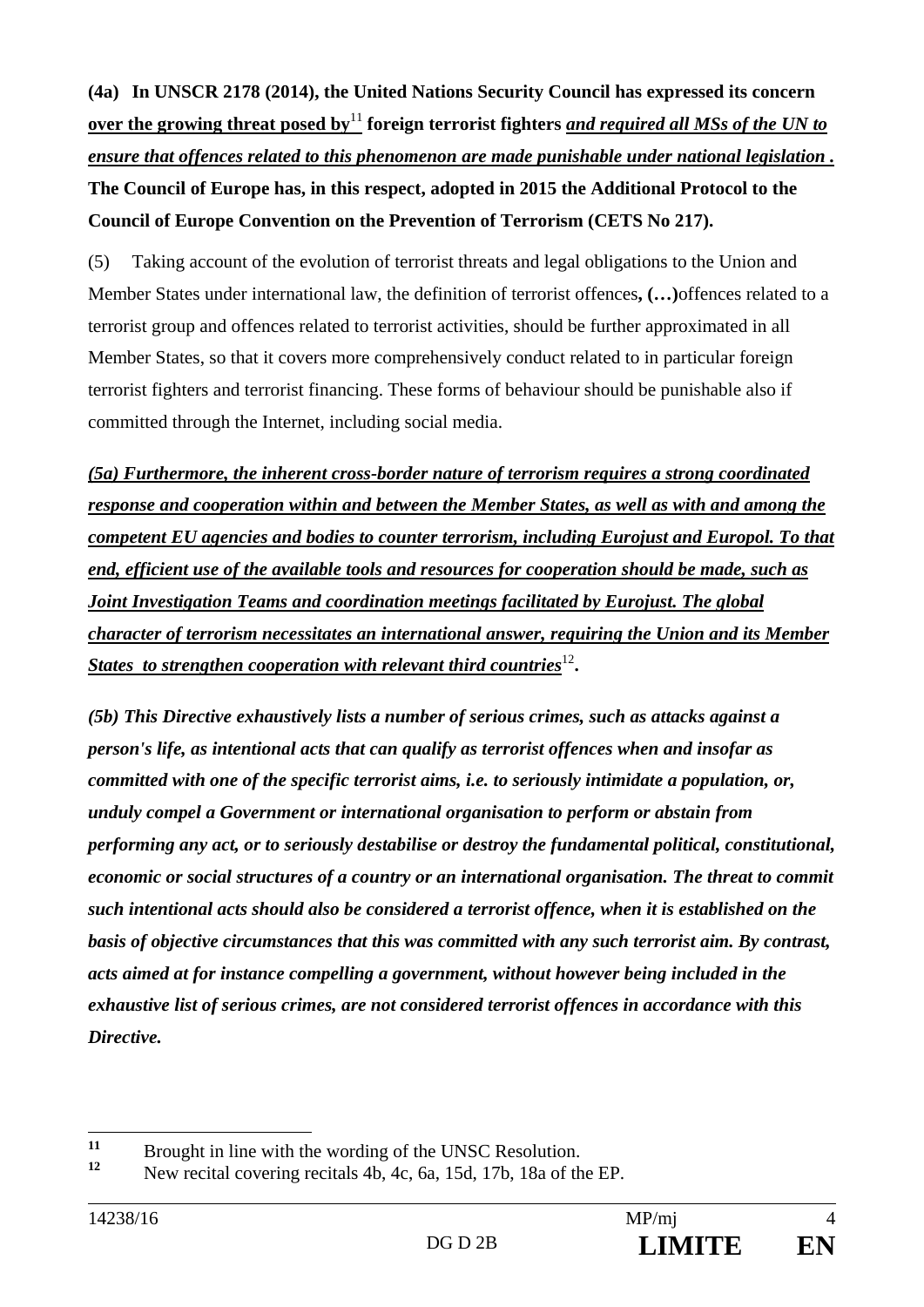(6) The offences related to terrorist activities are of a very serious nature as they have the potential to lead to the commission of terrorist offences and enable terrorists and terrorist groups to maintain and further develop their criminal activities, justifying the criminalisation of such conduct.

(7) The offenses related to public provocation to commit a terrorist offence act comprise, inter alia, the glorification and justification of terrorism or the dissemination of messages or images *onand offline* including those related to the victims of terrorism as a way to **gather support** for the terrorists cause or seriously intimidating the population. Such behaviour *should be punishable when it* causes a danger that terrorist acts may be committed. **In each concrete case, when considering whether such danger is caused the specific circumstances of the case should be taken into account, such as the author and the addressee of the message, as well as the context in which the act is committed. The significance and the credible nature of the danger should be also considered when applying this provision in accordance with national legislation.** 

**(8)** Criminalisation of the receiving training for terrorism complements the existing offence of providing training and specifically addresses the threats resulting from those actively preparing for the commission of terrorist offences, including those ultimately acting alone. **Receiving of training for terrorism** *includes the obtaining of knowledge, documentation or practical skills. Self-study, including through the Internet or consulting other teaching material, should also be considered training for terrorism, when committed with the intent to commit or contribute to the commission of a terrorist attack.* **In the context of the specific circumstances of the case, this intention can for instance be inferred from the type of materials and the frequency of reference. Thus, downloading a manual to make explosives for the purpose of committing a terrorist offence could be considered as receiving training for terrorism. By contrast, the mere fact of visiting websites or collecting materials for legitimate purposes, such as academic or research purposes is not considered training for terrorism in accordance with this Directive.**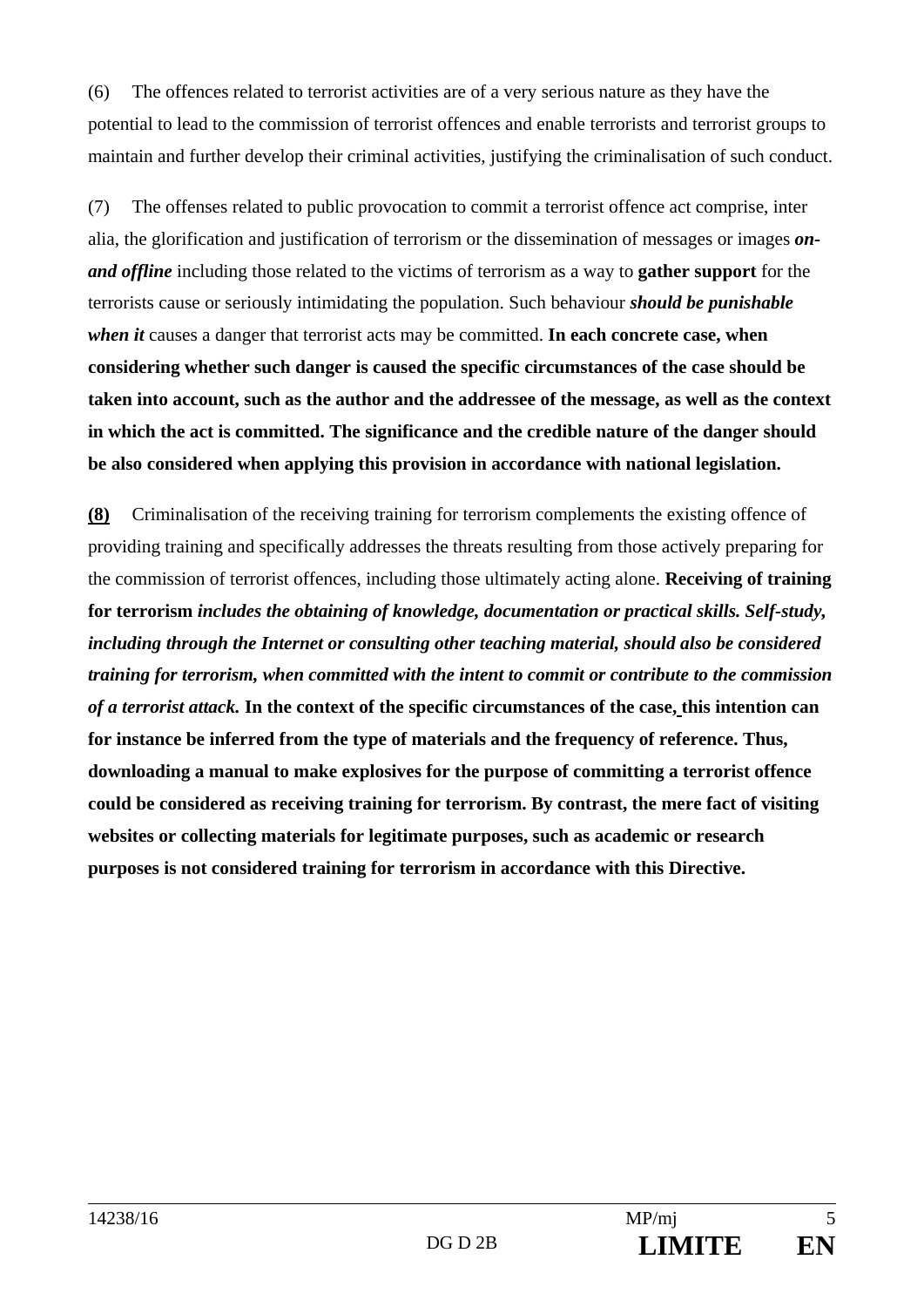**(9)** Considering the seriousness of the threat and the need to in particular stem the flow of foreign terrorist fighters, it is necessary to criminalise on the one hand the **outbound** travelling abroad for terrorist purposes, being not only the commission of terrorist offences and providing or receiving training but also to participate in the activities of a terrorist group. **It is not indispensable to criminalise the act of travelling as such. Furthermore, travel to the territory of the Union with terrorist purposes presents a growing security threat. Member States may also decide to address terrorist threats arising from travel to the Member State concerned by criminalising preparatory acts, which may include planning or conspiracy, with a view to commit or contribute to a terrorist offence.** Any act of facilitation of such travel should also be criminalised.

*(9a) Illicit trade in firearms, oil, drugs, cigarettes, counterfeit goods and cultural objects, as well as trade in human beings, racketeering and extortion have become lucrative ways for terrorist groups to obtain funding. In this context, the increasing links between organised crime and terrorist groups constitute a growing security threat to the Union and should therefore be taken into account by the authorities of the Member States involved in criminal proceedings.* 

(10) *Directive (EU) 2015/ 849 establishes common rules on the prevention of the use of the Union's financial system for the purposes of money laundering or terrorist financing. In addition to this preventive approach*, terrorist financing should be punishable in the Member States. **Criminalisation should** cover *not only the financing of terrorist acts, but also* the financing of a terrorist group, as well as other offences related to terrorist activities, such as the recruitment and training, or travel for terrorist purposes, with a view to disrupting the support structures facilitating the commission of terrorist offences. **(…).** 

(11) Furthermore, the provision of material support for terrorism through persons engaging in or acting as intermediaries in the supply or movement of services, assets and goods, including trade transactions involving the entry into or exit from the Union, **such as sale, acquisition or exchange of a cultural object of archaeological, artistic, historical or scientific interest illegally removed from an area controlled by a terrorist group at the time of the removal,** should be punishable in the Member States, as aiding and abetting terrorism or as terrorist financing if performed with the knowledge that these operations or the proceeds thereof are intended to be used, in full or in part, for terrorist purposes or will benefit terrorist groups. **Further measures may be necessary with a view to effectively combat the illicit trade in cultural goods as a source of income for terrorist groups.** *While avoiding an undue administrative burden for economic actors, it is also necessary to ensure that terrorist groups may not benefit from any trading in goods.*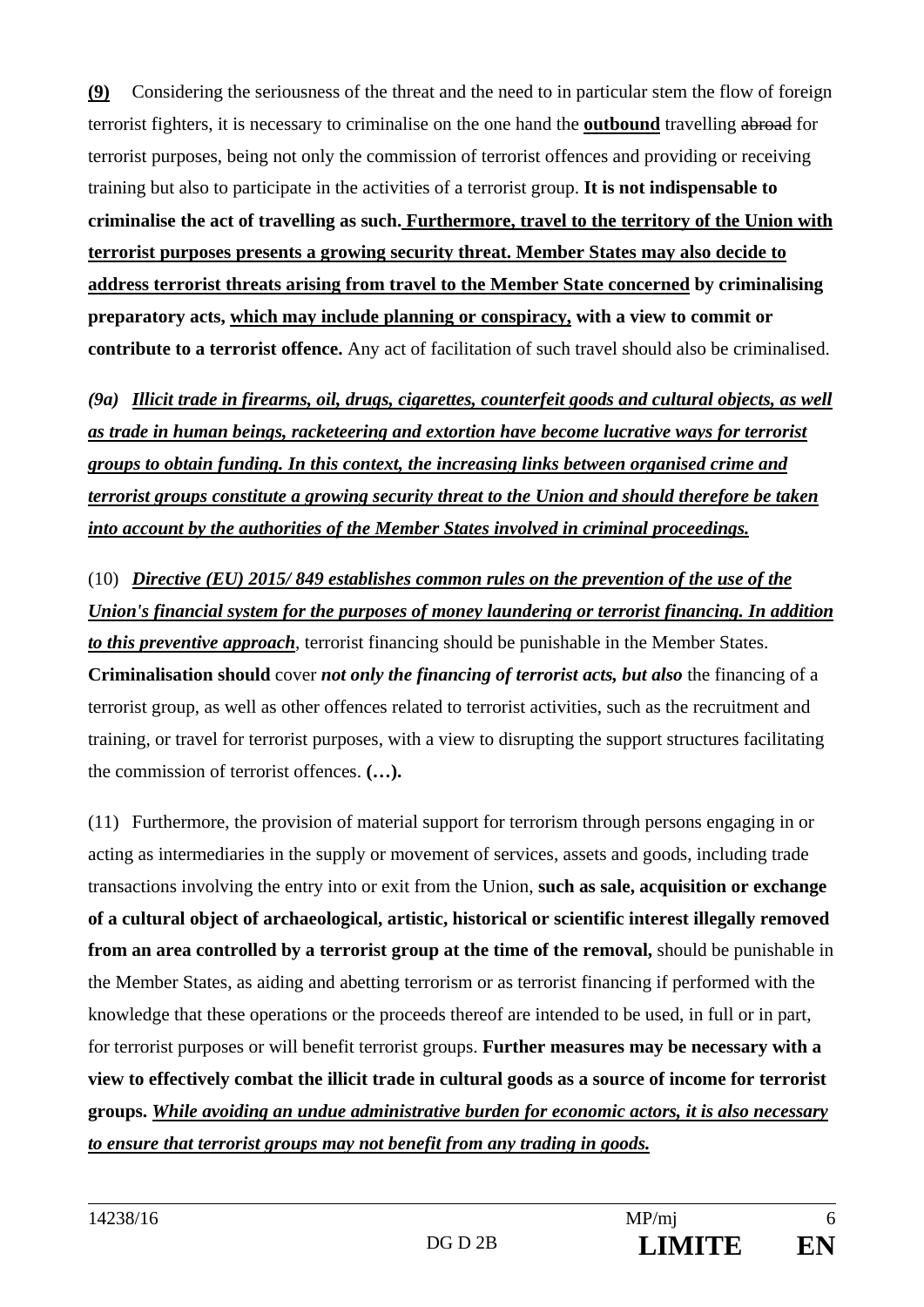(12) The attempt to travel abroad for terrorist purposes, should be punishable, as well as the attempt to provide training and recruitment for terrorism.

(13) With regard to the criminal offences provided for in this Directive, the notion of intention must apply to all the elements constituting those offences. The intentional nature of an act or omission may be inferred from objective, factual circumstances.

(14) Furthermore, Penalties should be provided for natural and legal persons having committed or being liable for such offences, which reflect the seriousness of such offences.

**(14a)** *When recruitment and training for terrorism are directed towards a child, Member States should ensure that (…) this circumstance is available for judges to consider when sentencing offenders, although there is no obligation on judges to increase the sentence. It remains within the discretion of the judge to assess that circumstance together with the other facts of the particular case.*

(15) Jurisdictional rules should be established to ensure that the **offences laid down in this Directive** may be effectively prosecuted. In particular, it appears **appropriate** to establish jurisdiction for the offences committed by the providers of training for terrorism, whatever their nationality, in view of the possible effects of such behaviours on the territory of the Union and of the close material connexion between the offences of providing and receiving training for terrorism.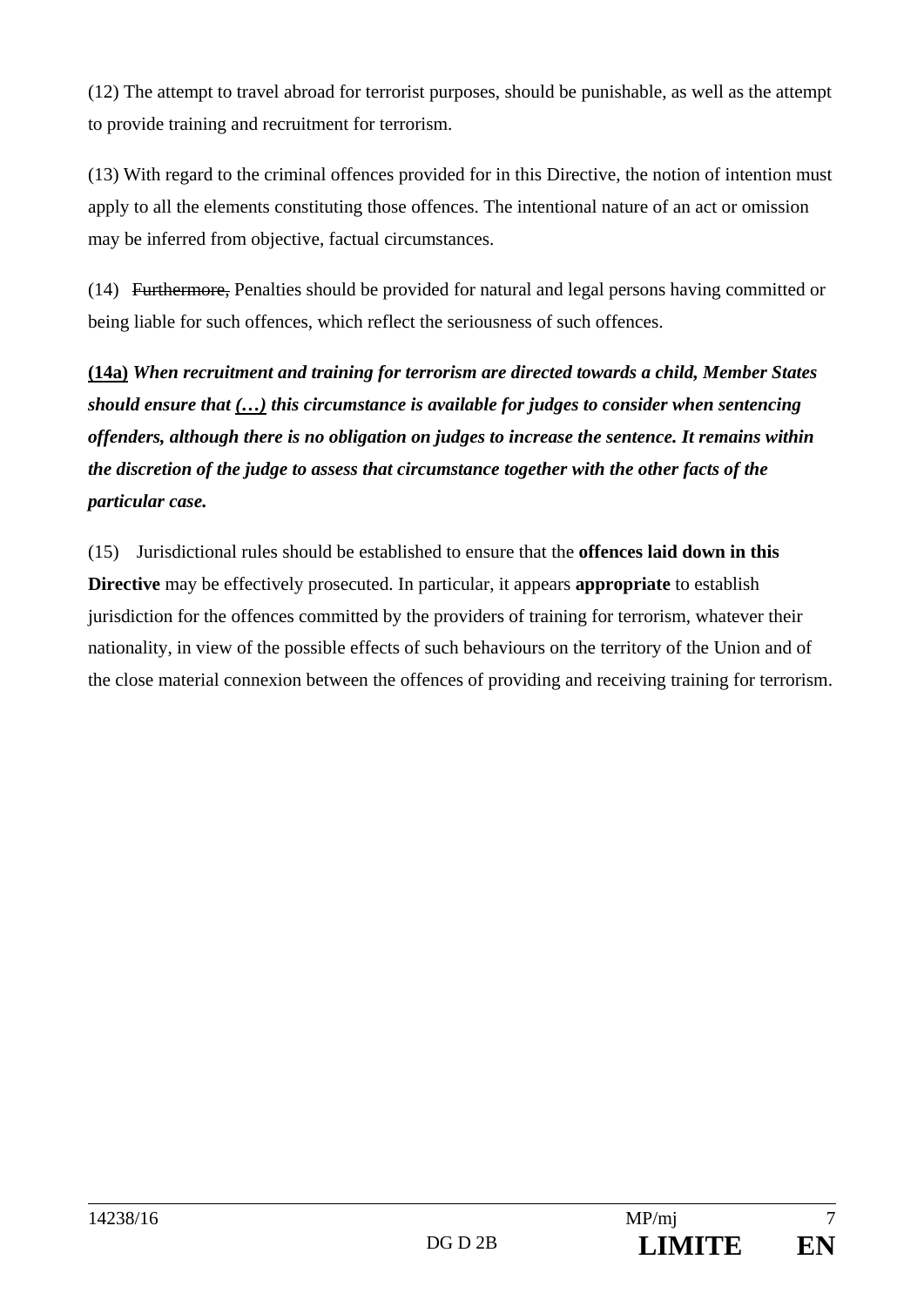**(15a) To ensure the success of investigations and the prosecution of terrorist offences, offences related to a terrorist group or offences related to terrorist activities, those responsible for investigating and prosecuting such offences should have the possibility to make use of effective investigative tools such as those which are used in combating organised crime or other serious crimes. Such tools should, where appropriate, while taking into account the principle of proportionality and the nature and seriousness of the offences under investigation in accordance with national law, include, for example, the search of any personal property, the interception of communications, covert surveillance including electronic surveillance, the taking and the fixing of audio recordings in private or public vehicles and places, and of visual images of persons in public vehicles and places, and financial investigations. The use of such tools, in accordance with national law, should take into account the principle of proportionality and the nature and seriousness of the offences under investigation and respect the right to the protection of personal data should be respected.**<sup>13</sup>

**(15b)** *An effective means of combating terrorism on the Internet is to remove* **online content constituting a public provocation to commit a terrorist offence** *at its source. Member States should use their best endeavours to cooperate with third countries in seeking to secure the removal of online content constituting a public provocation to commit a terrorist offence from servers within their territory. However, when removal of such content at its source is not feasible, mechanisms may also be put in place to block access from Union territory* **to such content. The measures undertaken by Member States in accordance with this Directive in order to remove online content constituting a public provocation to commit a terrorist offence or, where this is not feasible, block access to such content could be based on (…) public action, such as legislative, non-legislative or judicial (…).** *In that context, this Directive is without prejudice to voluntary action taken by the Internet industry to prevent the misuse of its services or to any support for such action by Member States, such as detecting and flagging terrorist content.*  **Whichever basis for action or method is chosen, Member States should ensure that it provides an adequate level of legal certainty and predictability to users and service providers and the possibility of judicial redress in accordance with national legislation. Any such measures must take account of the rights of the end users and comply with existing legal and judicial procedures and the Charter of Fundamental Rights of the European Union.**

 $13$ **<sup>13</sup>** The structure of the provision was adjusted to underline the importance of safeguards and make it more visible.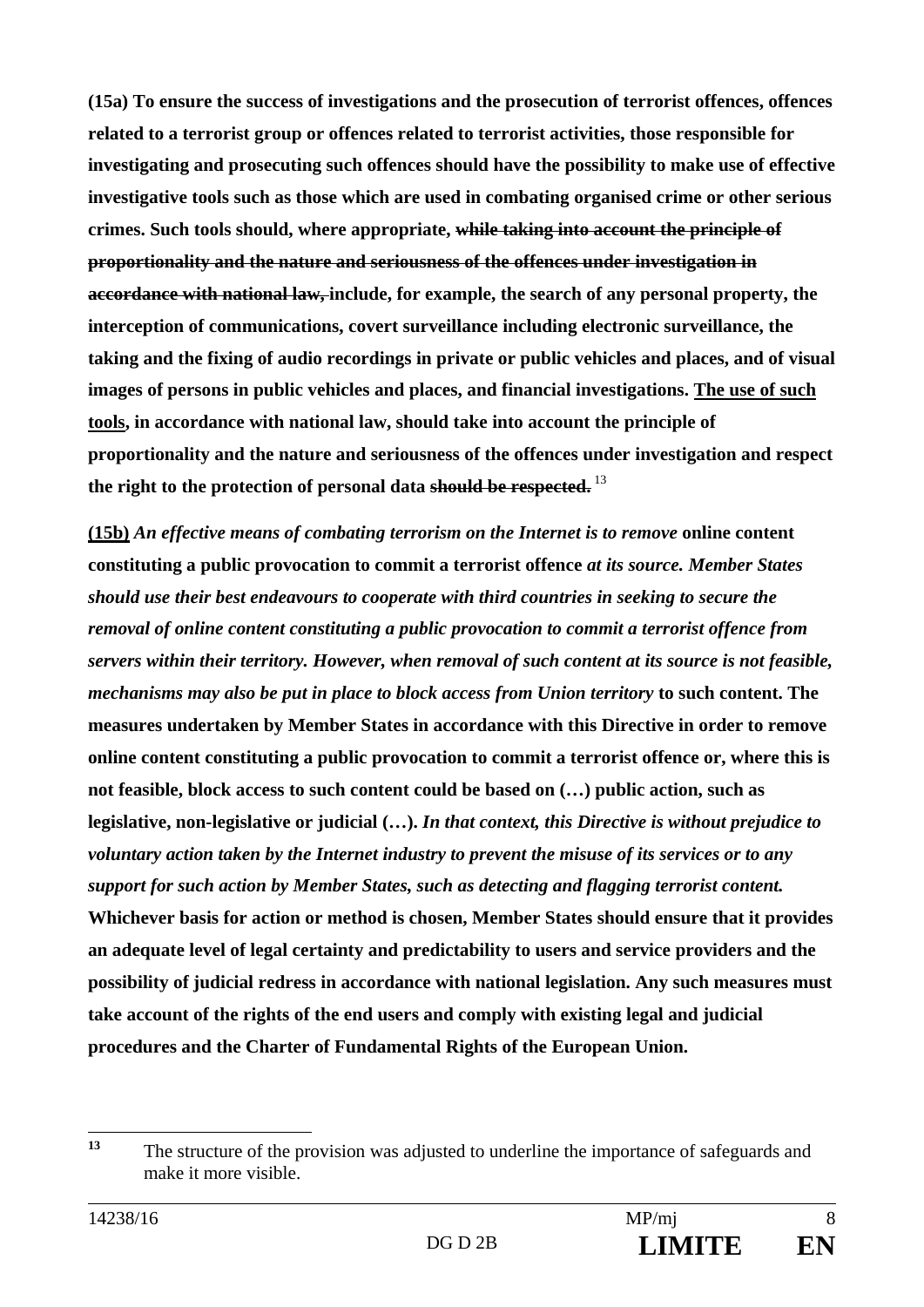**(15c) Removal or where it is not feasible blocking of online content constituting a public provocation to commit a terrorist offence in accordance with this Directive should be without prejudice to the rules laid down in Directive 2000/31/EC (e-Commerce Directive).**<sup>14</sup> **In particular, no general obligation should be imposed on service providers to monitor the information which they transmit or store, nor should a general obligation be imposed upon them to actively seek facts or circumstances indicating illegal activity. Furthermore, hosting service providers should not be held liable as long as they do not have actual knowledge of illegal activity or information and are not aware of the facts or circumstances from which the illegal activity or information is apparent.** 

*(15d)* The following accompanying recital is suggested, including some further adjustments: *To combat terrorism effectively, efficient exchange of information considered as relevant by the competent authorities for the prevention, detection, investigation or prosecution of terrorist offences between competent authorities and Union agencies is crucial. Member States should ensure that information is exchanged in an effective and timely manner in accordance with national law and the existing EU legal framework, such as Council Decision 2005/671/JHA, Council Decision 2007/533/JHA and Directive 2016/681/EU. When considering whether to exchange relevant information , national competent authorities should take into account the gravity of terrorist offences.* 

*(15e)To strengthen the existing framework on information exchange in combating terrorism, as set out in Council Decision 2005/671/JHA, Member States should ensure that relevant information gathered by their competent authorities in the framework of criminal proceedings, e.g. law enforcement authorities, prosecutors, or investigative judges is made accessible to the respective competent authorities of another Member State to whom it considers this information could be relevant. As a minimum, such relevant information should include as appropriate the information that is transmitted to Europol or Eurojust in accordance with Council Decision 2005/671/JHA. This is subject to EU rules on data protection, as laid down under Directive (EU) 2016/680 and without prejudice to EU rules on cooperation between competent national authorities in the framework of crimin1).al proceedings, such as Directive 2014/41/JHA or Framework Decision 2006/960/JHA.*

 $\overline{a}$ 

**<sup>14</sup>** Directive 2000/31/EC of the European Parliament and of the Council of 8 June 2000 on certain legal aspects of information society services, in particular electronic commerce, in the Internal Market ('Directive on electronic commerce') (OJ L 178, 17.7.2000, p. 1).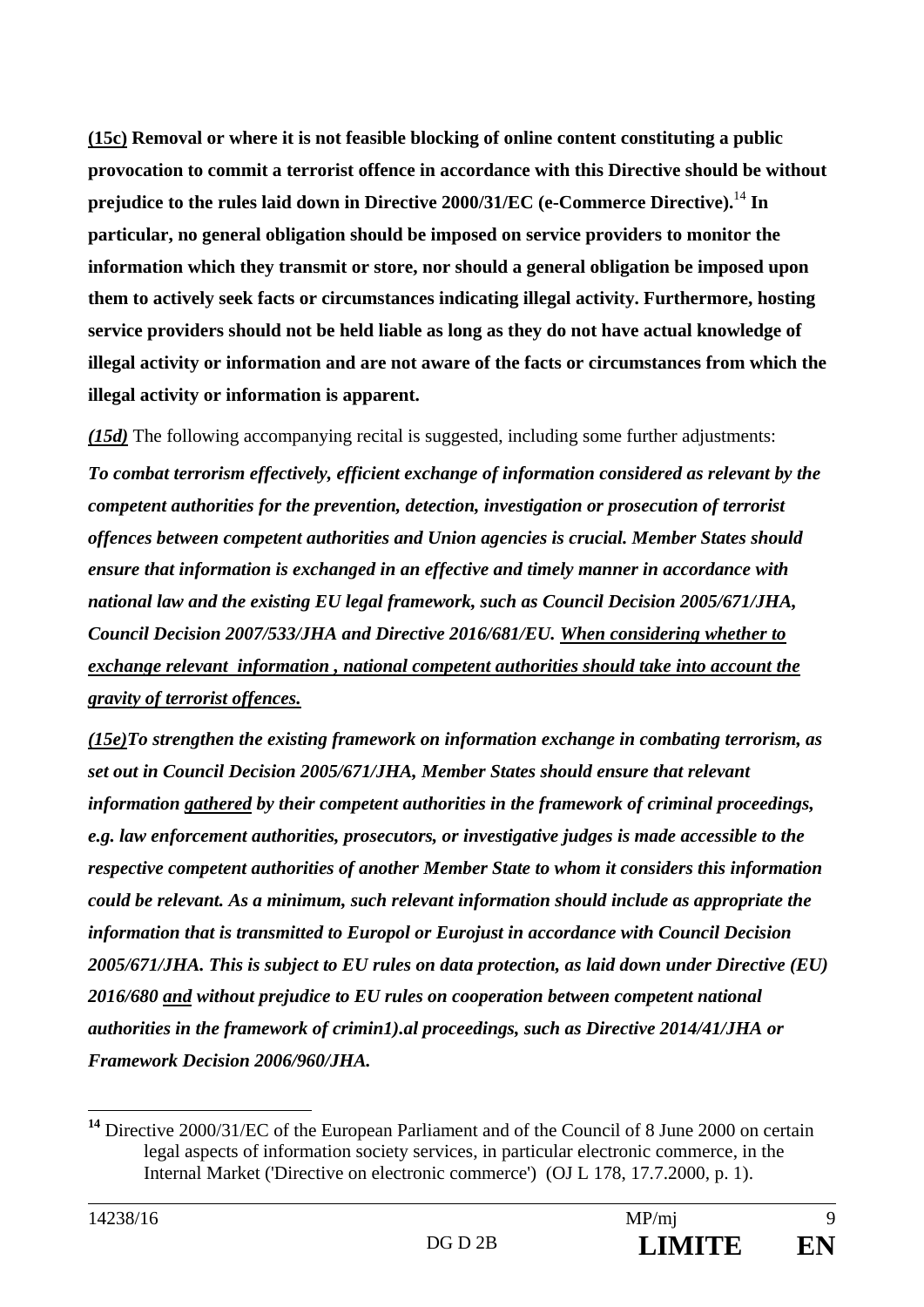*(15f) Relevant information gathered by competent authorities of the Member States in the framework of criminal proceedings in connection with terrorist offences should be exchanged. Criminal proceedings is understood to cover all stages of the proceedings, from the moment when a person is suspected or accused of having committed a criminal offence, or an alleged criminal offence, until the decision on the final determination of whether that person has committed the criminal offence concerned has become definitive.<sup>15</sup>*

(16) Member State**s** should adopt **(…)** measures of protection, support and assistance responding to the specific needs of victims of terrorism, **in accordance with** Directive 2012/29/EU of the European Parliament and the Council**<sup>16</sup>**and as further qualified **by this Directive**. Victims of terrorism are those defined in Article 2 of Directive 2012/29/EU **being a natural person who has suffered harm, including physical, mental or emotional harm or economic loss which was directly caused by a terrorist offence, and family members of a person whose death was directly caused by a terrorist offence and who have suffered harm as a result of that person's death. (…) Family members of surviving victims of terrorism, as defined in Article 2 of Directive 2012/29/EU, have access to victim support services and protection measures in accordance with Directive 2012/29/EU.** 

*(16a) The assistance with victims' compensation claims is without prejudice and in addition to the assistance which victims of terrorism receive from assisting authorities in accordance with Directive 2004/80/EC relating to compensation to crime victims. This is without prejudice to the national rules on legal representation for claiming compensation, including through legal aid arrangements, nor any other relevant national rules on compensation.*

<sup>15</sup> **<sup>15</sup>** A recital along the lines of the Presumption of Innocence Directive on the notion of criminal proceedings is introduced for reasons of coherence of Union legislation.

<sup>&</sup>lt;sup>16</sup> Directive 2012/29/EU of the European Parliament and of the Council of 25 October 2012 establishing minimum standards on the rights, support and protection of victims of crime, and replacing Council Framework Decision 2001/220/JHA of 15 March 2001(OJ L 315, 14.11.2012 p. **5**7).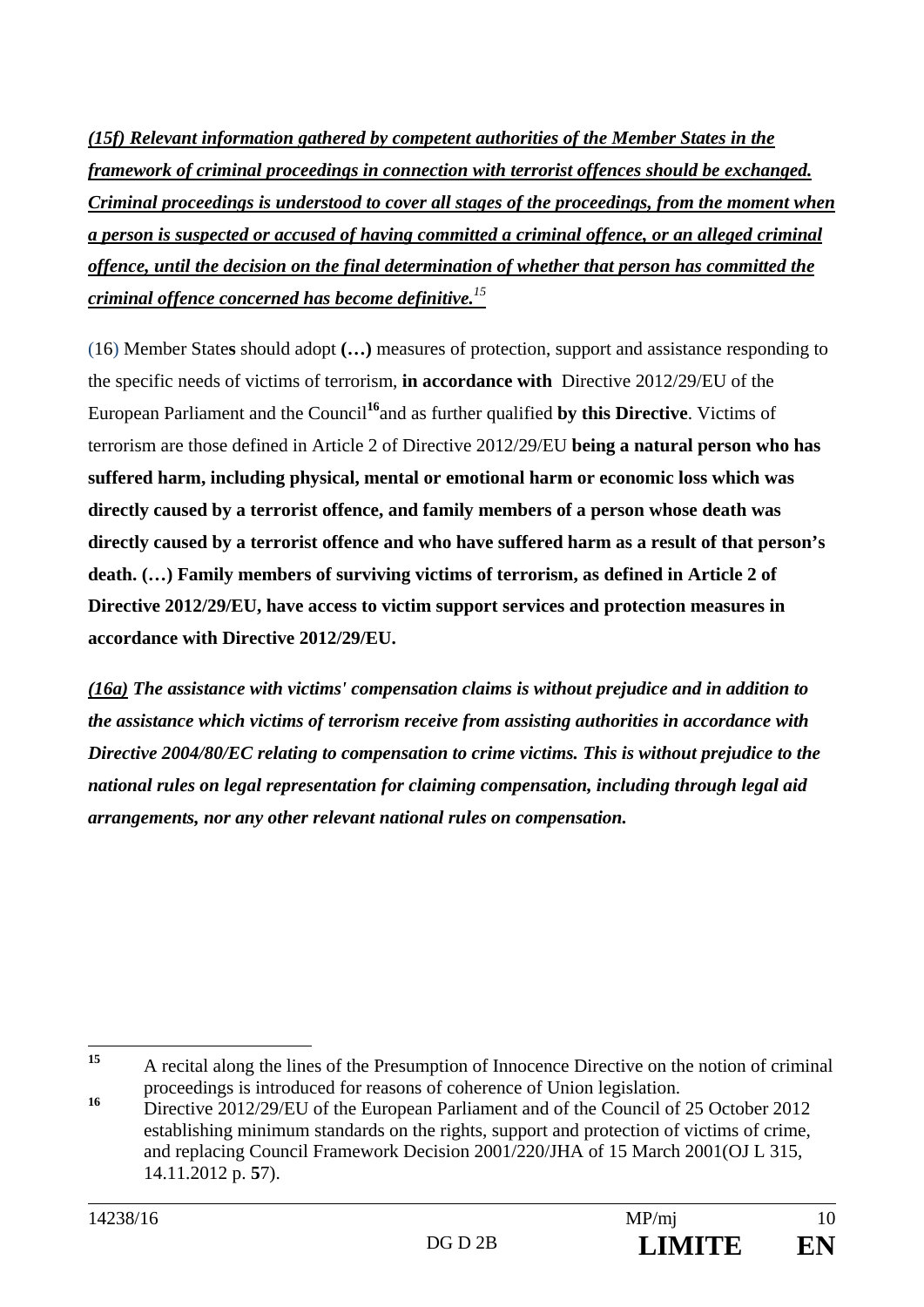**(16b) Member States should ensure that** *a comprehensive response to* **the specific needs of victims of terrorism immediately after a terrorist attack and for as long as necessary thereafter is provided** *within the national emergency-response infrastructure. To that end, Member States may set up a single and updated website with all relevant information and an emergency support centre for victims and their family members providing for psychological first aid and emotional support. Initiatives of Member States in this respect should be supported by making full use of available common assistance mechanisms and resources at EU level.* **Support services should take into account that specific needs of victims of terrorism may evolve in time. In that regard, the Member States should ensure that support services will address in the first place at least the emotional and psychological needs of the most vulnerable victims of terrorism, and will inform all victims of terrorism about the availability of further emotional and psychological support including trauma support and counselling.** 

(17) Member States**'** should **(…)** ensure that **all victims of terrorism have access to** information about the victims' rights, about available support services and **(…)** compensation schemes **in the Member State where the terrorist offence was committed**. **Member States concerned should take appropriate action to facilitate cooperation with each other in order to ensure that victims of terrorism, who are residents of a Member State other than that where the terrorist offence was committed have effective access to such information.** Moreover the Member States should ensure that victims of terrorism have access to a long-term support services in the country of their residence, even if the terrorist offence took place in another EU country.

*(17a)* **As reflected in the revised EU Strategy on Radicalisation and recruitment of 2014 and the Council Conclusions on enhancing the criminal justice response to radicalisation leading to terrorism and violent extremism of 2015,** *prevention of radicalisation and recruitment* **to terrorism, including radicalisation online,** *requires a long-term, proactive and comprehensive approach.* **Such approach should** *combine measures in the area of criminal justice with policies in the field of education, social inclusion and integration, as well as the provision of effective deradicalisation* **or disengagement and** *exit* **or rehabilitation** *programmes,* **including in the prison and probation context.** *Member States should share good practices, on effective measures and projects in this field,* **in particular as regards foreign terrorist fighters as well as returnees, where appropriate in cooperation with the relevant EU agencies and the Commission.**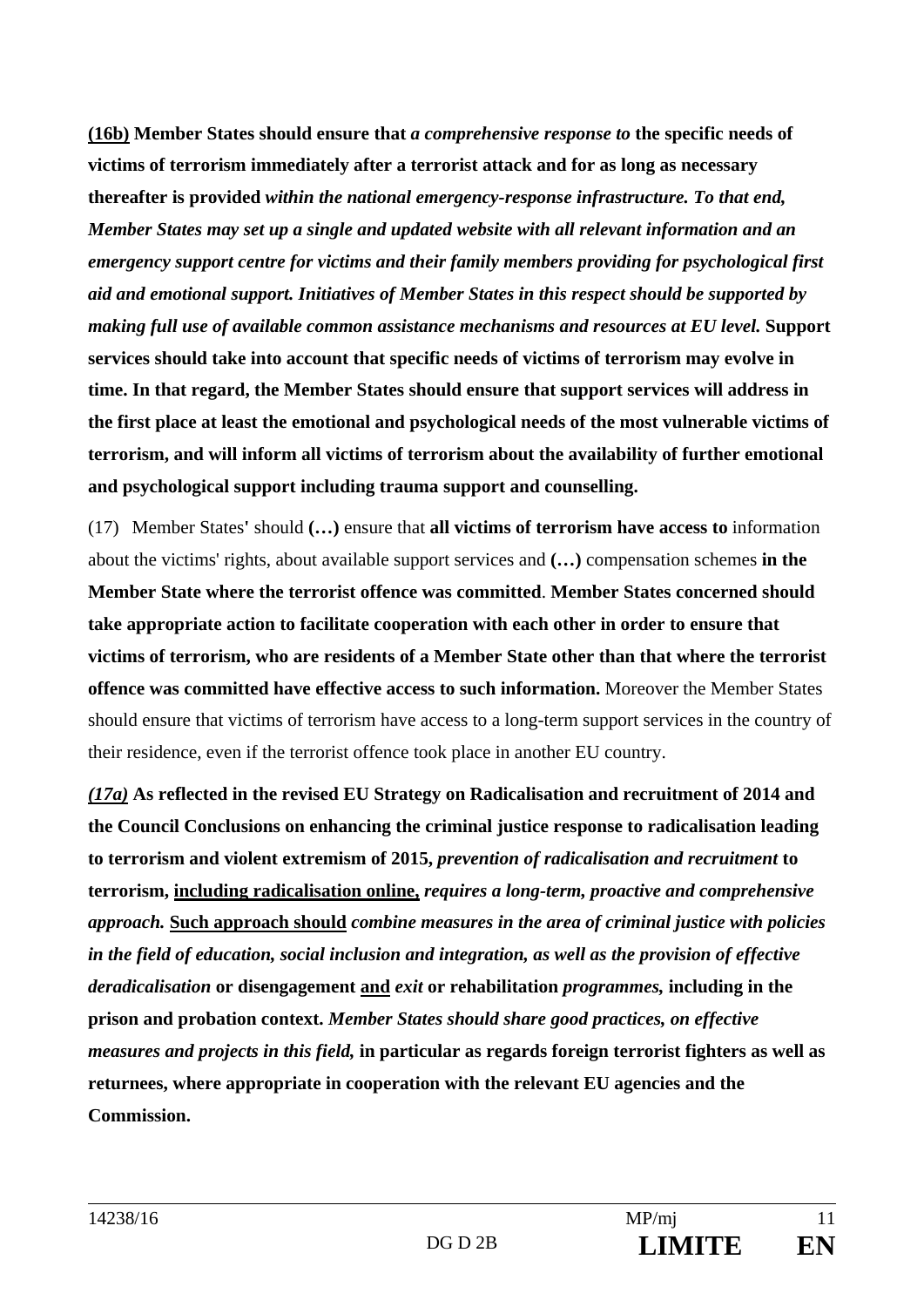*(17b) Member States should pursue their efforts to prevent* **and counter radicalisation leading to** *terrorism by coordinating, sharing information and experience* **on national prevention policies and by implementing or, as the case may be,** *updating national prevention policies* **taking into account their own needs, objectives and capabilities building on their own experiences** *The Commission should, where appropriate, provide support to national, regional and local authorities in developing prevention policies.* 

*(17c) Member States should, depending on the relevant needs and particular circumstances in each country, provide support to professionals, including civil society partners likely to come in contact with persons vulnerable to radicalisation. Such support measures may include in particular training and awareness raising measures aimed at enabling them to identify and address signs of radicalisation. Such measures should, where appropriate, be taken in cooperation with private companies, relevant civil society organisations, local communities and other stakeholders.*

(18) Given that the objectives of this Directive cannot be sufficiently achieved by the Member States unilaterally and can therefore, because of the need for European-wide harmonised rules, be better achieved at the level of the Union, the Union may adopt measures, in accordance with the principle of subsidiarity, as set out in Article 5 of the Treaty on the European Union. In accordance with the principle of proportionality, as set out in that Article 5, this Directive does not go beyond what is necessary in order to achieve those objectives.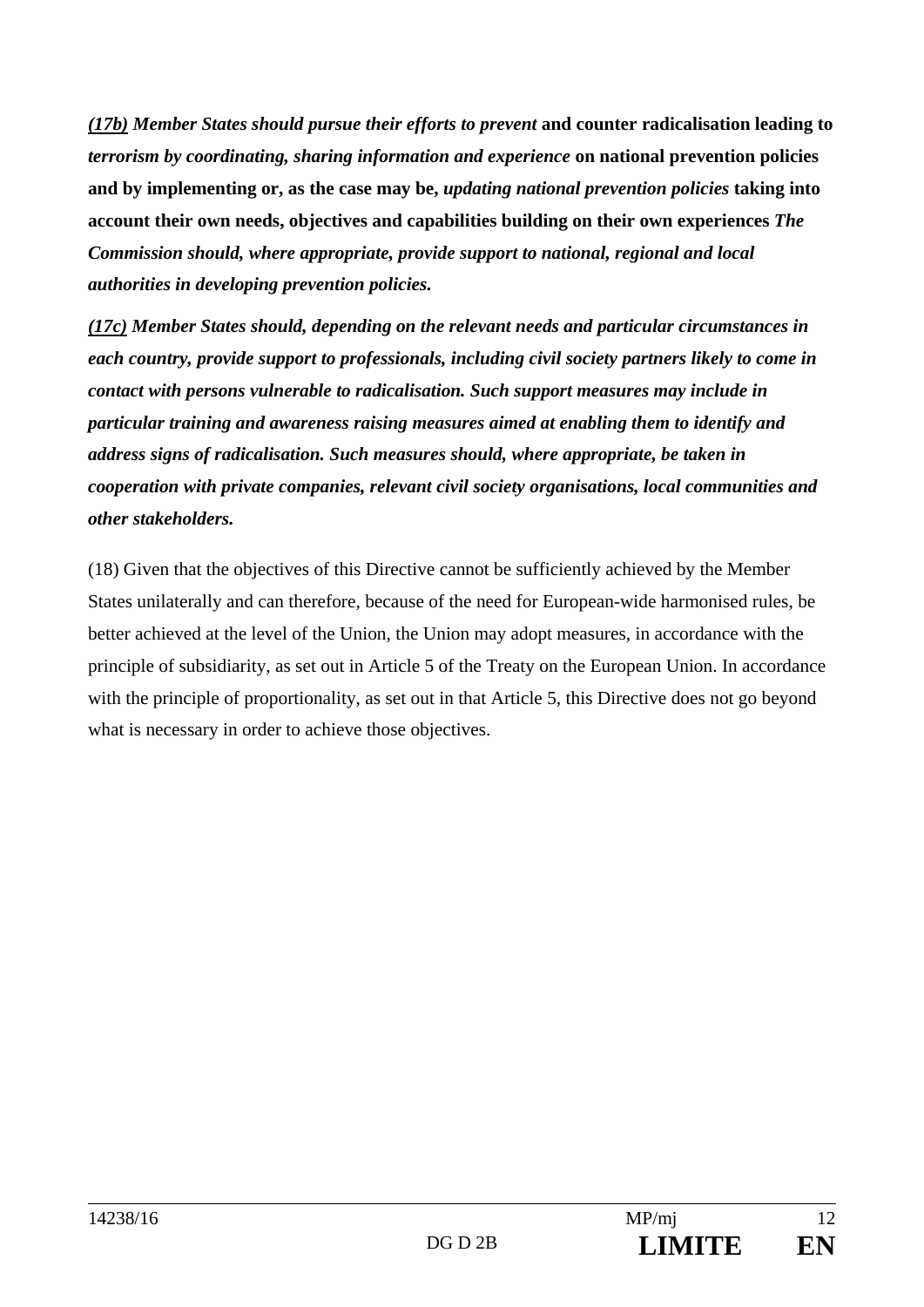(19) This Directive respects the principles recognised by Article 2 of the Treaty on the European Union, respects fundamental rights and freedoms and observes the principles recognised in particular by the Charter of Fundamental Rights of the European Union, including those set out in **Titles** II, III, V and VI thereof which encompass inter alia the right to liberty and security, freedom of expression and information, freedom of association and freedom of thought conscience and religion, the general prohibition of discrimination in particular on grounds of race, colour, ethnic or social origin, genetic features, language, religion or belief, political or any other opinion, the right to respect for private and family life and the right to protection of personal data, the principle of legality and proportionality of criminal offences and penalties, covering also the requirement of precision, clarity and foreseeability in criminal law, the presumption of innocence as well as freedom of movement as set forth in Article 21(1) of the Treaty on the Functioning of the European Union and Directive 2004/38/EC. This Directive has to be implemented in accordance with these rights and principles. **This Directive has to be implemented in accordance with these rights and principles taking also into account the European Convention for the Protection of Human Rights and Fundamental Freedoms, the International Covenant on Civil and Political Rights and other human rights obligations under international law.**

**(19a) This Directive is without prejudice to the Member States' obligations under Union law with regards to the procedural rights of suspects or accused persons in criminal proceedings.** 

**(19b) This Directive should not have the effect of altering the rights, obligations and responsibilities of the Member States under international law, including under international humanitarian law. The activities of armed forces during periods of armed conflict, which are governed by international humanitarian law within the meaning of these terms under that law, and, inasmuch as they are governed by other rules of international law, activities of the military forces of a State in the exercise of their official duties are not governed by this Directive.** 

**(19c)** *The provision of humanitarian* **activities** *by impartial humanitarian organisations recognised by international law, including international humanitarian law,* **do not fall under the scope of this Directive,** *while taking into account the case law of the Court of Justice of the European Union.*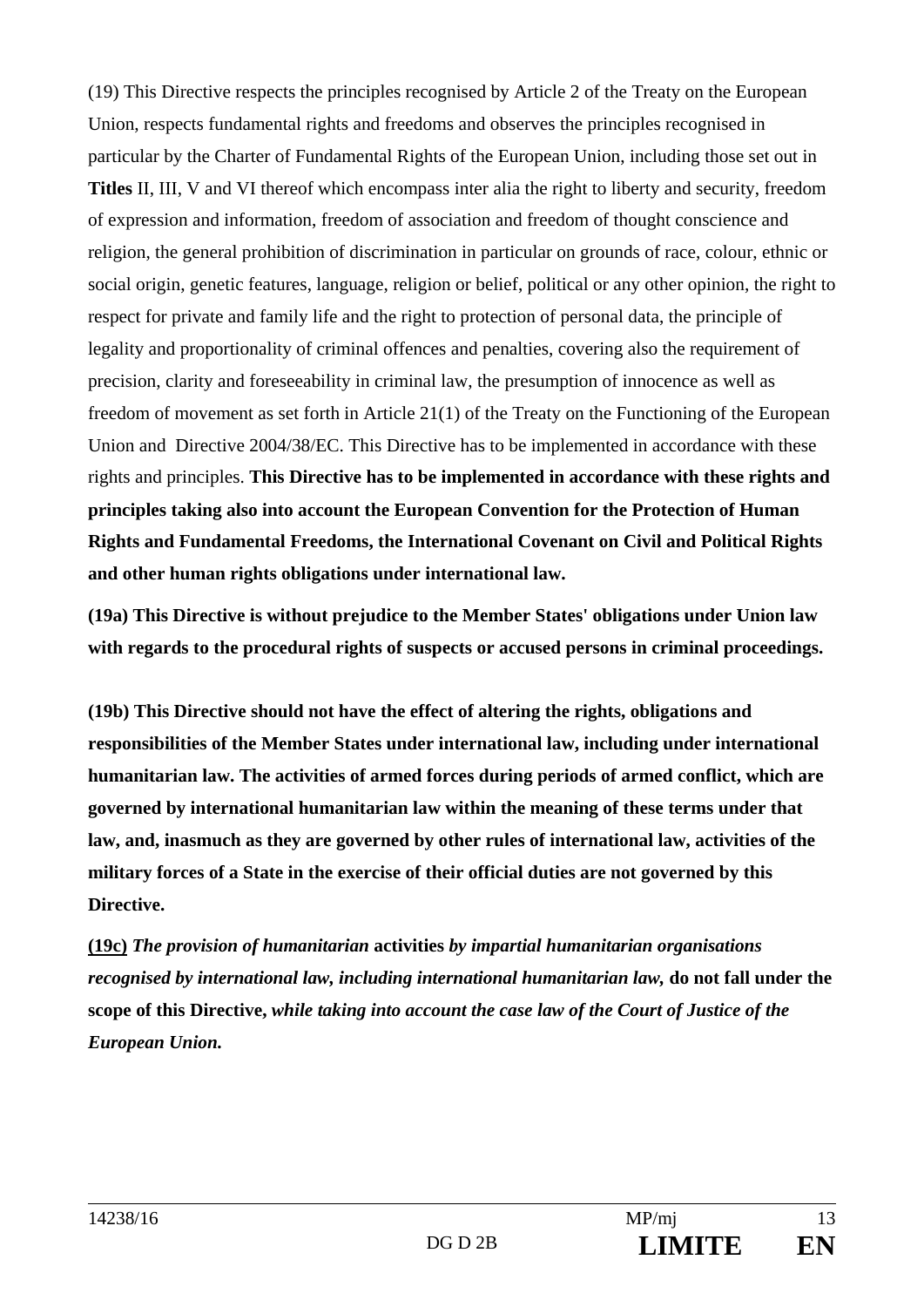(20) The implementation of the criminalisation under this Directive should be proportional to the nature and circumstances of the offence, with respect to the legitimate aims pursued and to their necessity in a democratic society, and should exclude any form of arbitrariness**, racism** or discrimination.

**(20a) Nothing in this Directive should be interpreted as being intended to reduce or restrict the dissemination of information for scientific, academic or reporting purposes. The expression of radical, polemic or controversial views in the public debate on sensitive political questions, falls outside the scope of this Directive and, in particular, of the definition of public provocation to commit terrorist offences.** 

(21) *This* Directive *replaces* Framework Decision 2002/475/JHA for the Member States bound by this Directive *and amends Council Decision 2005/671/JHA*.

 $(22)$  (...)<sup>17</sup>

(23) In accordance with Articles 1 and 2 of the Protocol (No 21) on the position of the United Kingdom and Ireland in respect of the area of freedom, security and justice, annexed to the Treaty on the European Union and to the Treaty on the Functioning of the European Union, and without prejudice to Article 4 of that Protocol, the United Kingdom and Ireland are not taking part in the adoption and application of this Directive and are not bound by it or subject to its application.

(24) In accordance with Articles 1 and 2 of the Protocol (No 22) on the position of Denmark annexed to the Treaty on the European Union and to the Treaty on the Functioning of the European Union, Denmark is not taking part in the adoption of this Directive and is not bound by it or subject to its application. Framework Decision 2002/475/JHA shall continue to be binding upon and applicable to Denmark.

HAVE ADOPTED THIS DIRECTIVE:

 $17$ Protocol (No 21) - opt in clause - deleted in relation to the position of UK and IE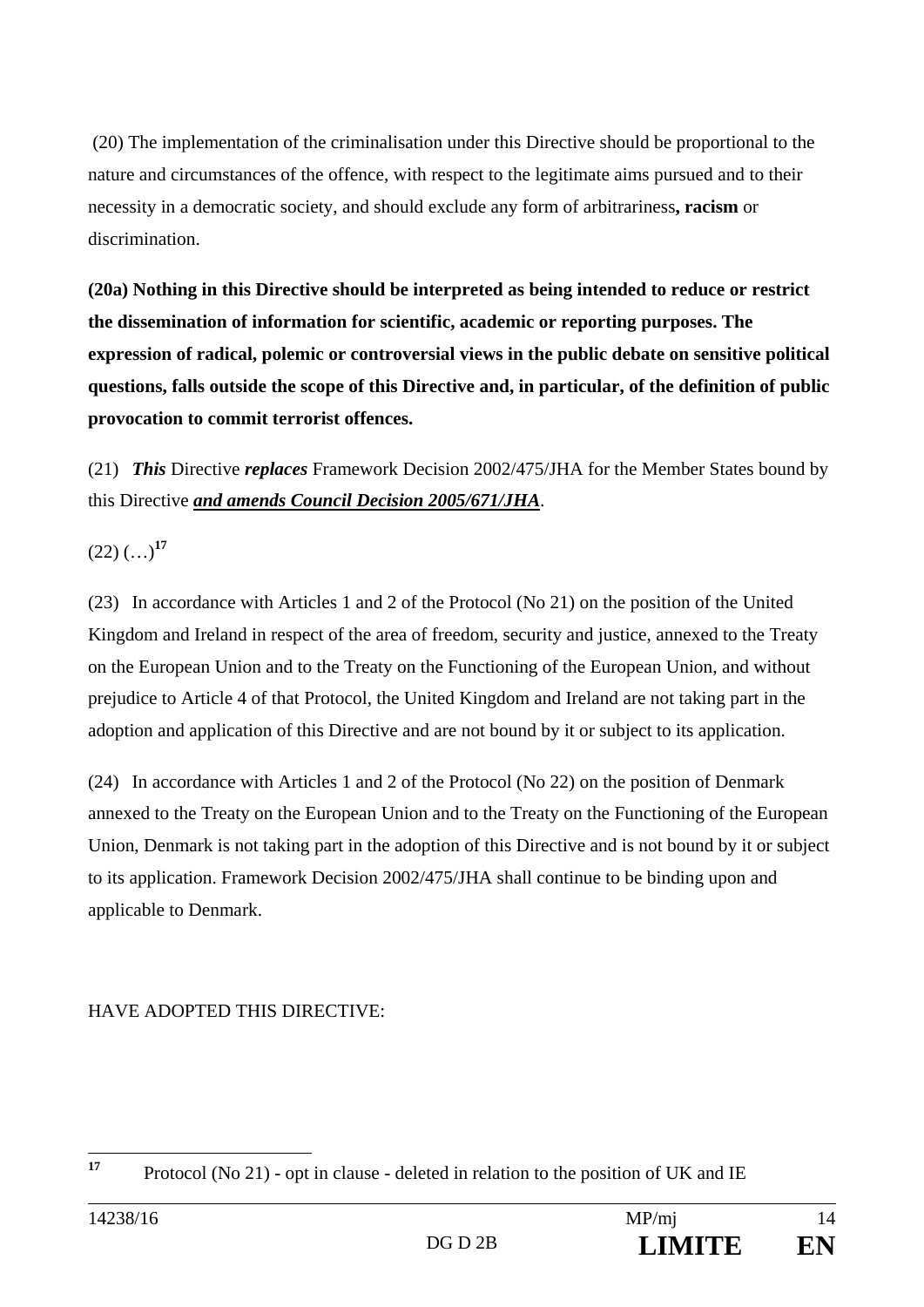## **TITLE I: SUBJECT MATTER AND DEFINITIONS**

## *Article 1 Subject matter*

This Directive establishes minimum rules concerning the definition of criminal offences and sanctions in the area of terrorist offences, offences related to a terrorist group and offences related to terrorist activities, as well as **(…)** measures of protection *and support* of and assistance to victims of terrorism.

## *Article 2*

### *Definitions*

For the purposes of this Directive, the following definitions shall apply:

- (a) "funds" means assets of every kind, whether tangible or intangible, movable or immovable, however acquired, and legal documents or instruments in any form, including electronic or digital, evidencing title to, or interest in, such assets, including, but not limited to, bank credits, travellers cheques, bank cheques, money orders, shares, securities, bonds, drafts, letters of credit,
- (b) "legal person" means any entity having legal personality under the applicable law, except for States or public bodies in the exercise of State authority and for public international organisations,
- (c) "terrorist group" shall mean: a structured group of more than two persons, established over a period of time and acting in concert to commit terrorist offences; **"Structured group" shall mean a group that is not randomly formed for the immediate commission of an offence and that does not need to have formally defined roles for its members, continuity of its membership or a developed structure.**

(d) **(…)**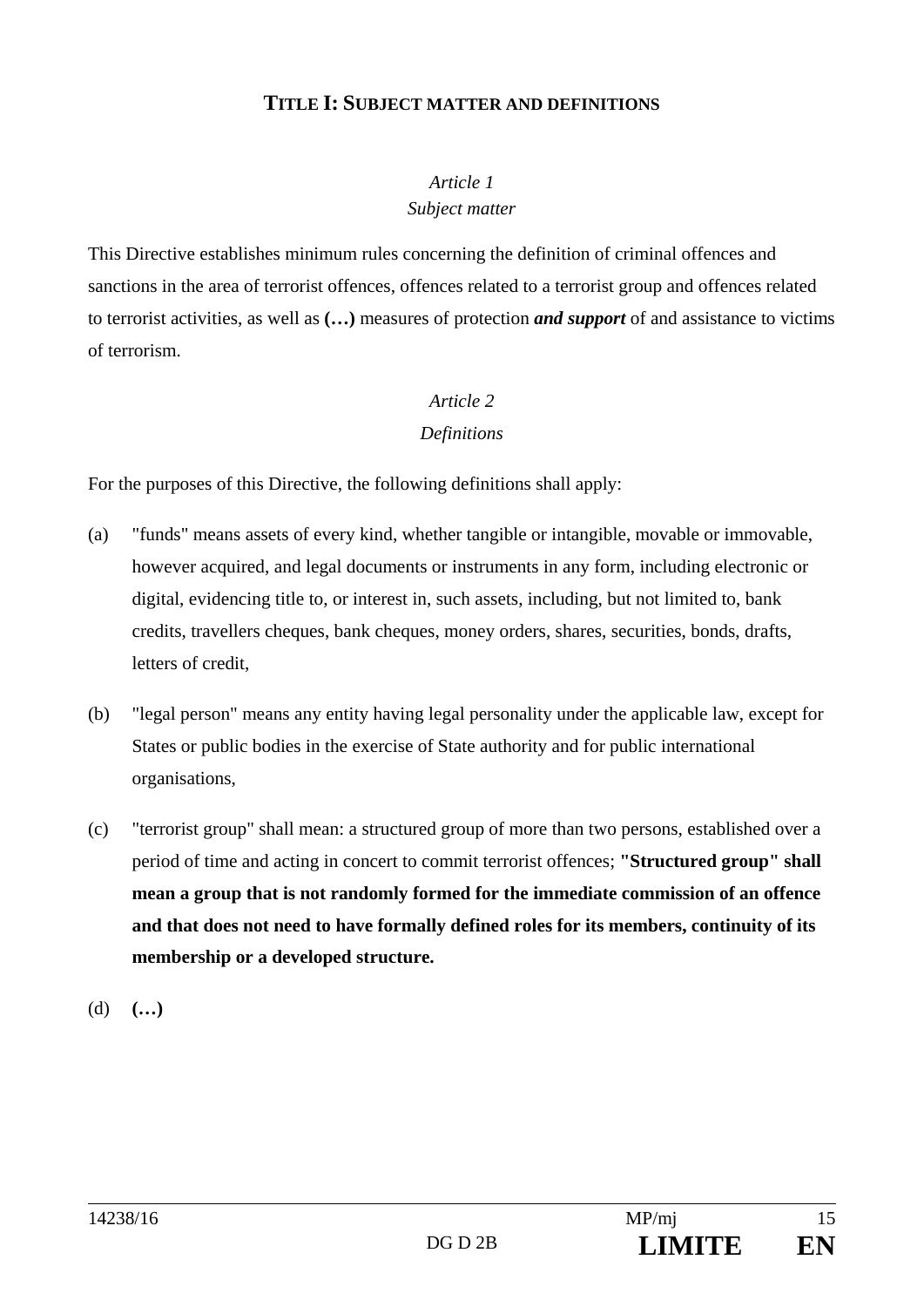## **TITLE II:**

#### **TERRORIST OFFENCES AND OFFENCES RELATED TO A TERRORIST GROUP**

#### *Article 3*

### *Terrorist offences*

- 1. Each Member State shall take the necessary measures to ensure that the *following* intentional acts *(…)*, as defined as offences under national law, which, given their nature or context, may seriously damage a country or an international organisation are defined as terrorist offences where committed with *one of* the aim*s referred to in paragraph 2***:**
	- (a) attacks upon a persons' life which may cause death;
	- (b) attacks upon the physical integrity of a person;
	- (c) kidnapping or hostage taking;
	- (d) causing extensive destruction to a Government or public facility, a transport system, an infrastructure facility, including an information system, a fixed platform located on the continental shelf, a public place or private property likely to endanger human life or result in major economic loss;
	- (e) seizure of aircraft, ships or other means of public or goods transport;
	- (f) manufacture, possession, acquisition, transport, supply or use of weapons, explosives or of chemical, biological, *radiological or* nuclear weapons, as well as research into, and development of *(…) such* weapons;
	- (g) release of dangerous substances, or causing fires, floods or explosions the effect of which is to endanger human life;
	- (h) interfering with or disrupting the supply of water, power or any other fundamental natural resource the effect of which is to endanger human life;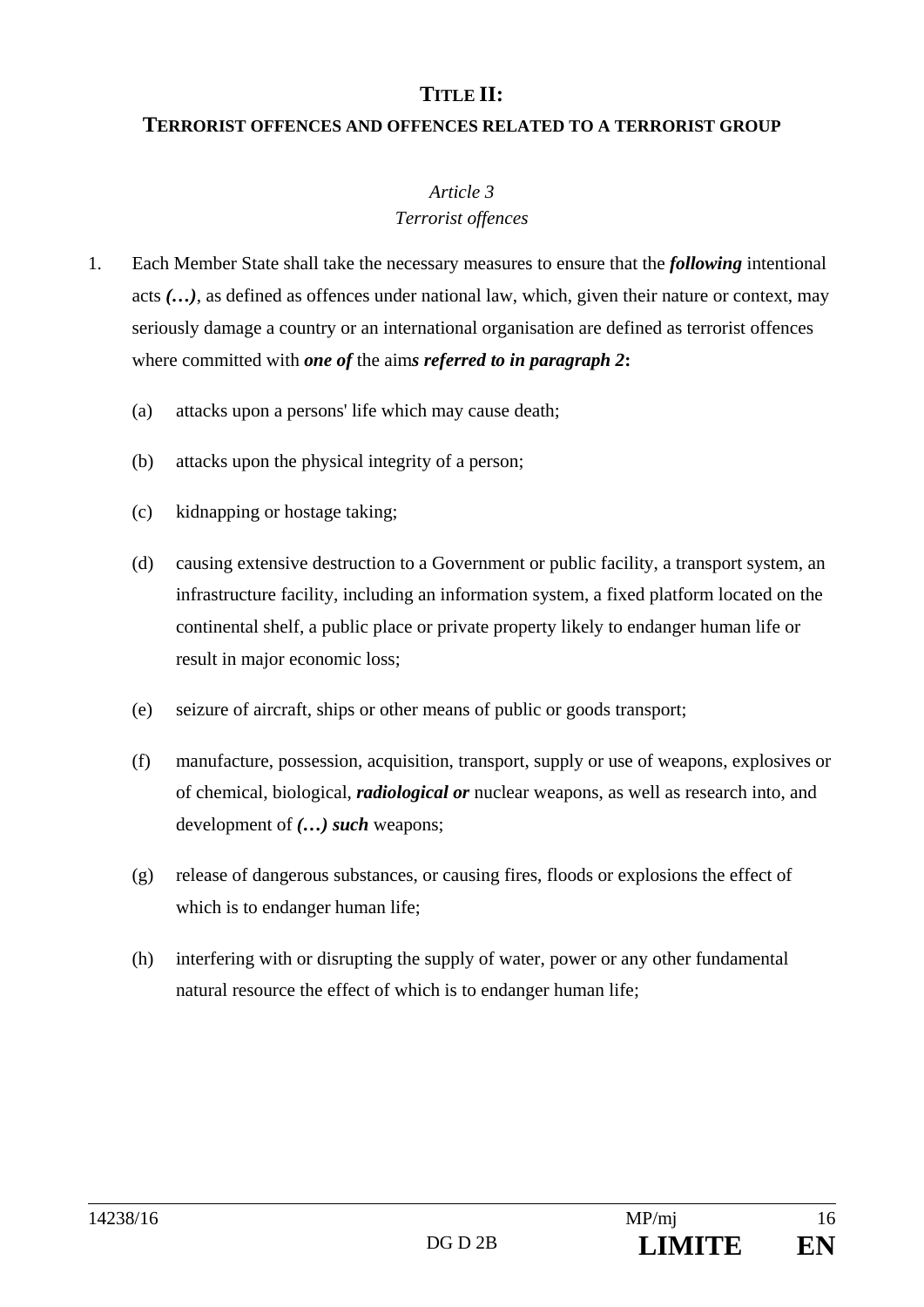- (i) **illegal system interference, as referred to in Article 4 of Directive 2013/40/EU on attacks against information systems in cases where Article 9, paragraph (3) or (4)(b) or (c) of the said Directive apply, and illegal data interference, as referred to in Article 5 of Directive 2013/40/EU on attacks against information systems in cases where Article 9, paragraph (4)(c) of the said Directive applies;**
- (j) threatening to commit any of the acts listed in points (a) to (**i**).

## 2. *Aims referred to in paragraph 1 are:*

- a) seriously intimidating a population;
- b) unduly compelling a Government or international organisation to perform or abstain from performing any act,
- c) seriously destabilising or destroying the fundamental political, constitutional, economic or social structures of a country or an international organisation.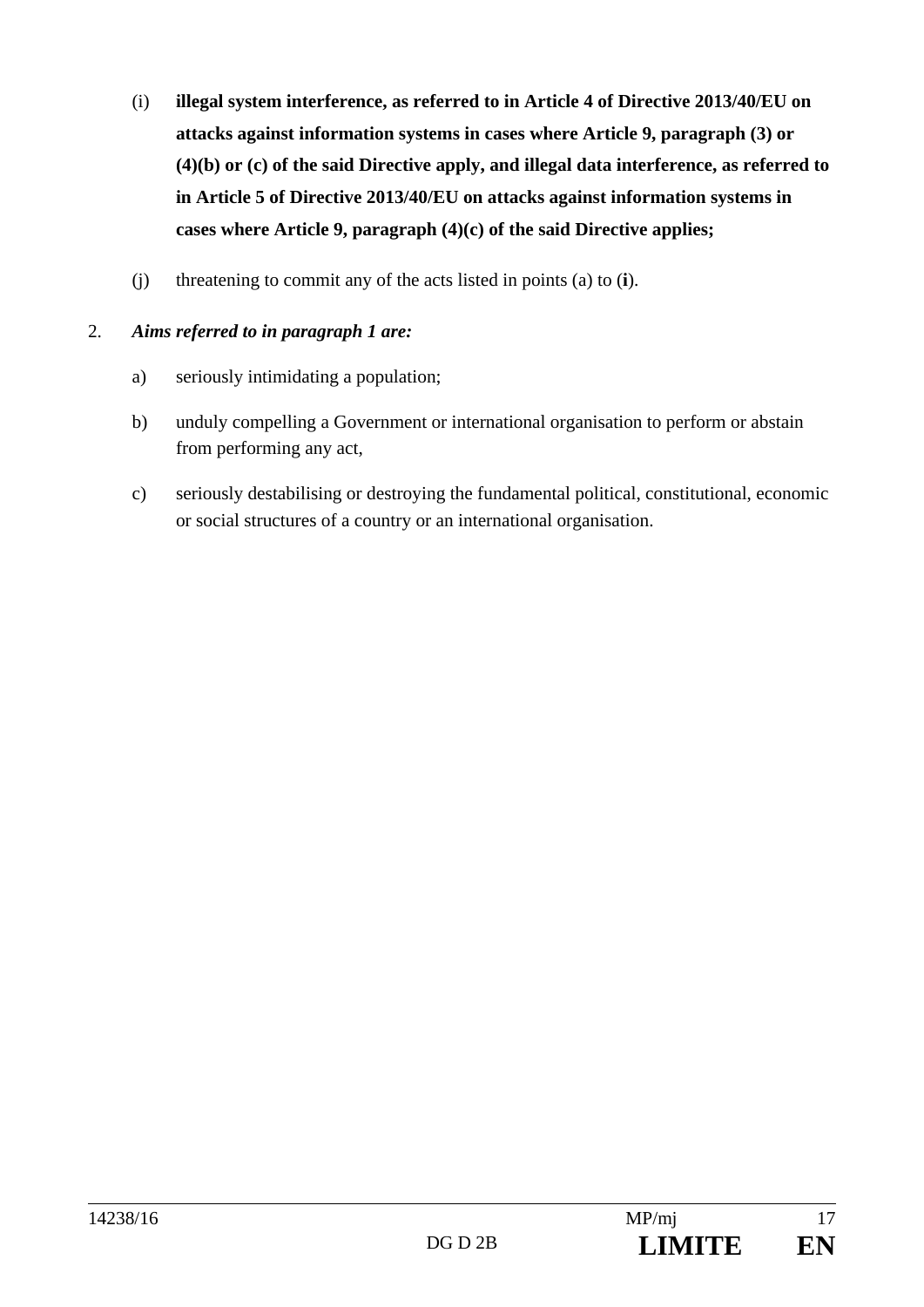#### *Article 4*

#### *Offences relating to a terrorist group*

Each Member State shall take the necessary measures to ensure that the following acts, when committed intentionally, are punishable as a criminal offence:

- (a) directing a terrorist group;
- (b) participating in the activities of a terrorist group, including by supplying information or material resources, or by funding its activities in any way, with knowledge of the fact that such participation will contribute to the criminal activities of the terrorist group.

#### **TITLE III: OFFENCES RELATED TO TERRORIST ACTIVITIES**

#### *Article 5*

*Public provocation to commit a terrorist offence* 

Member States shall take the necessary measures to ensure that the distribution, or otherwise making available *by any means, whether on- or offline*, of a message to the public, with the intent to incite the commission of one of the offences listed in points (a) to **(i)** of *Article 3(1),* where such conduct, directly **or indirectly, such as by the glorification of terrorist acts**, advocat**es the commission of** terrorist offences, **thereby** caus**ing** a danger that one or more such offences may be committed, is punishable as a criminal offence when committed intentionally.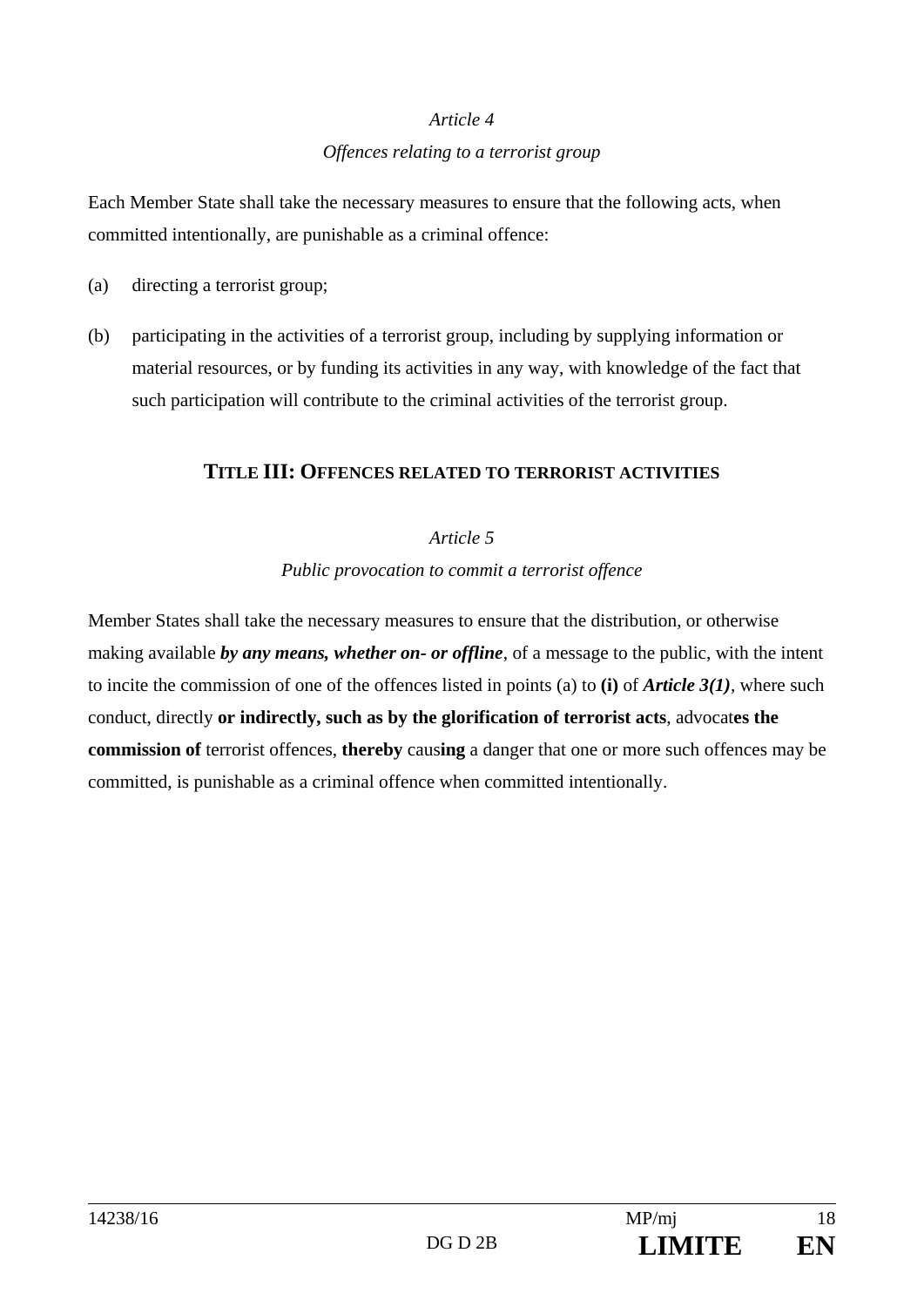#### *Article 6*

#### *Recruitment for terrorism*

Member States shall take the necessary measures to ensure that soliciting another person to commit *or contribute to the commission of* one of the offences listed in points (a) to **(i)** of *Article 3(1),* or in Article 4 is punishable as a criminal offence when committed intentionally.

# *Article 7*

#### *Providing training for terrorism*

Member States shall take the necessary measures to ensure that providing instruction in the making or use of explosives, firearms or other weapons or noxious or hazardous substances, or in other specific methods or techniques, for the purpose of committing of or contributing to one of the offences listed in points (a) to **(i)** of *Article 3(1),* knowing that the skills provided are intended to be used for this purpose, is punishable as a criminal offence when committed intentionally.

## *Article 8 Receiving training for terrorism*

Member States shall take the necessary measures to ensure that to receive instruction, *(…)* in the making or use of explosives, firearms or other weapons or noxious or hazardous substances, or in other specific methods or techniques, for the purpose of committing of or contributing to the commission of one of the offences listed in points (a) to **(i)** of *Article 3(1)* is punishable as a criminal offence when committed intentionally.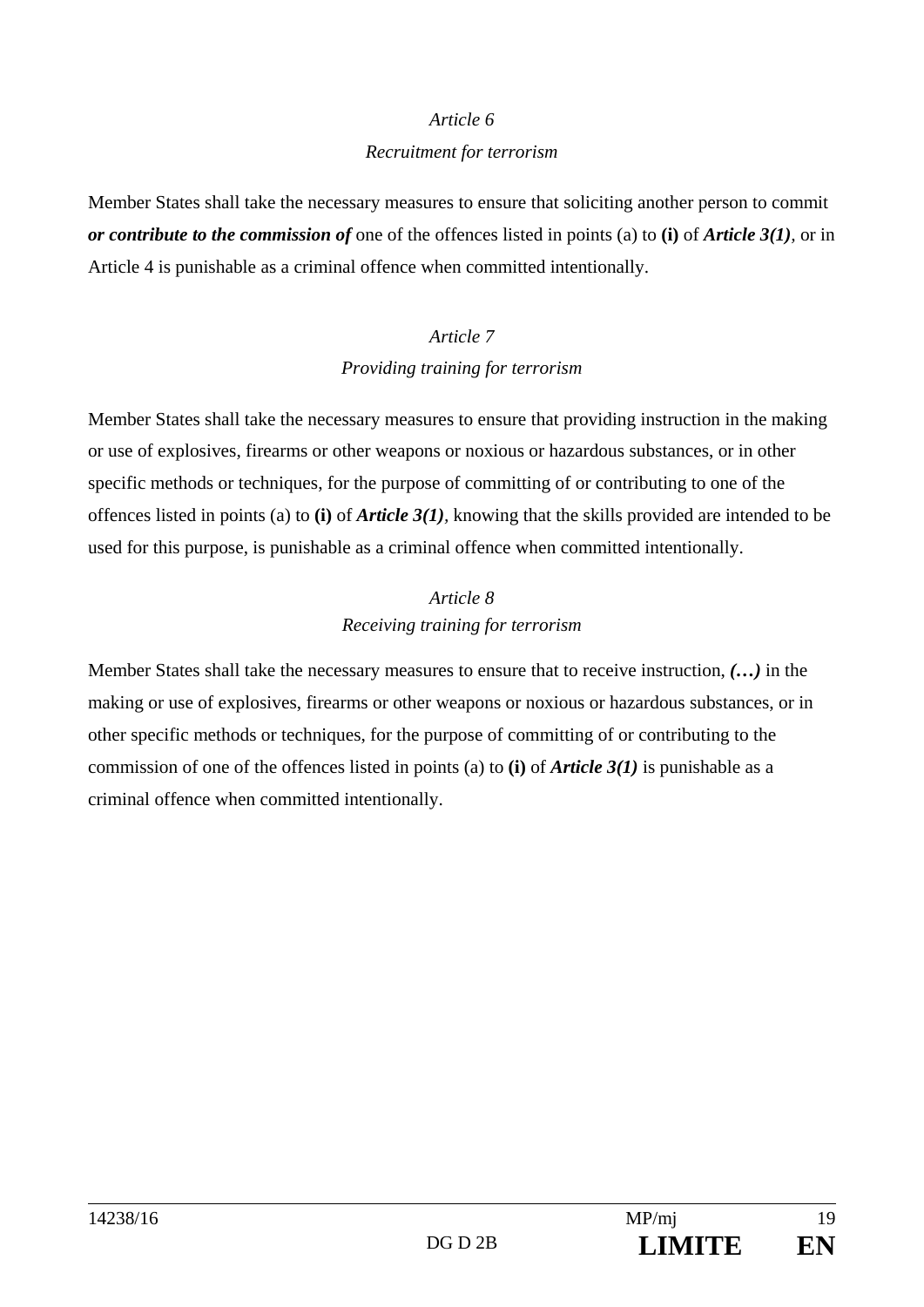## *Article 9 Travelling (…) for the purpose of terrorism*

- 1. **Each** Member States shall take the necessary measures to ensure that **travelling to a country other than that Member State (…)** for the purpose of the commission of or contribution to a terrorist offence referred to in Article 3, **for the purpose of** the participation in the activities of a terrorist group **with knowledge of the fact that such participation will contribute to the criminal activities of such a group as** referred to in Article 4, **or for the purpose of** the providing or receiving of training for terrorism referred to in Articles 7 and 8 is punishable as a criminal offence when committed intentionally.
- **2.** *Each Member State shall take the necessary measures to ensure that one of the following conducts is punishable as a criminal offence when committed intentionally:*
	- *a) travelling to that Member State for the purpose of the commission or contribution to a terrorist offence, as referred to Article 3, for the purpose of the participation in the activities of a terrorist group with knowledge of the fact that such participation will contribute to the criminal activities of such a group as referred to in Article 4, or for the purpose of the providing or receiving of training for terrorism referred to in Articles 7 and 8; or*
	- *b) preparatory acts undertaken by a person entering that Member State with the intention to commit or contribute to a terrorist offence, as referred to in Article 3.*

### *Article 10*

### *Organising or otherwise facilitating travelling (…) for the purpose of terrorism*

Member States shall take the necessary measures to ensure that any act of organisation or facilitation that assists any person in travelling abroad for the purpose of terrorism, as referred to in Article 9 **(1) and (2)(a)**, knowing that the assistance thus rendered is for that purpose, is punishable as a criminal offence when committed intentionally.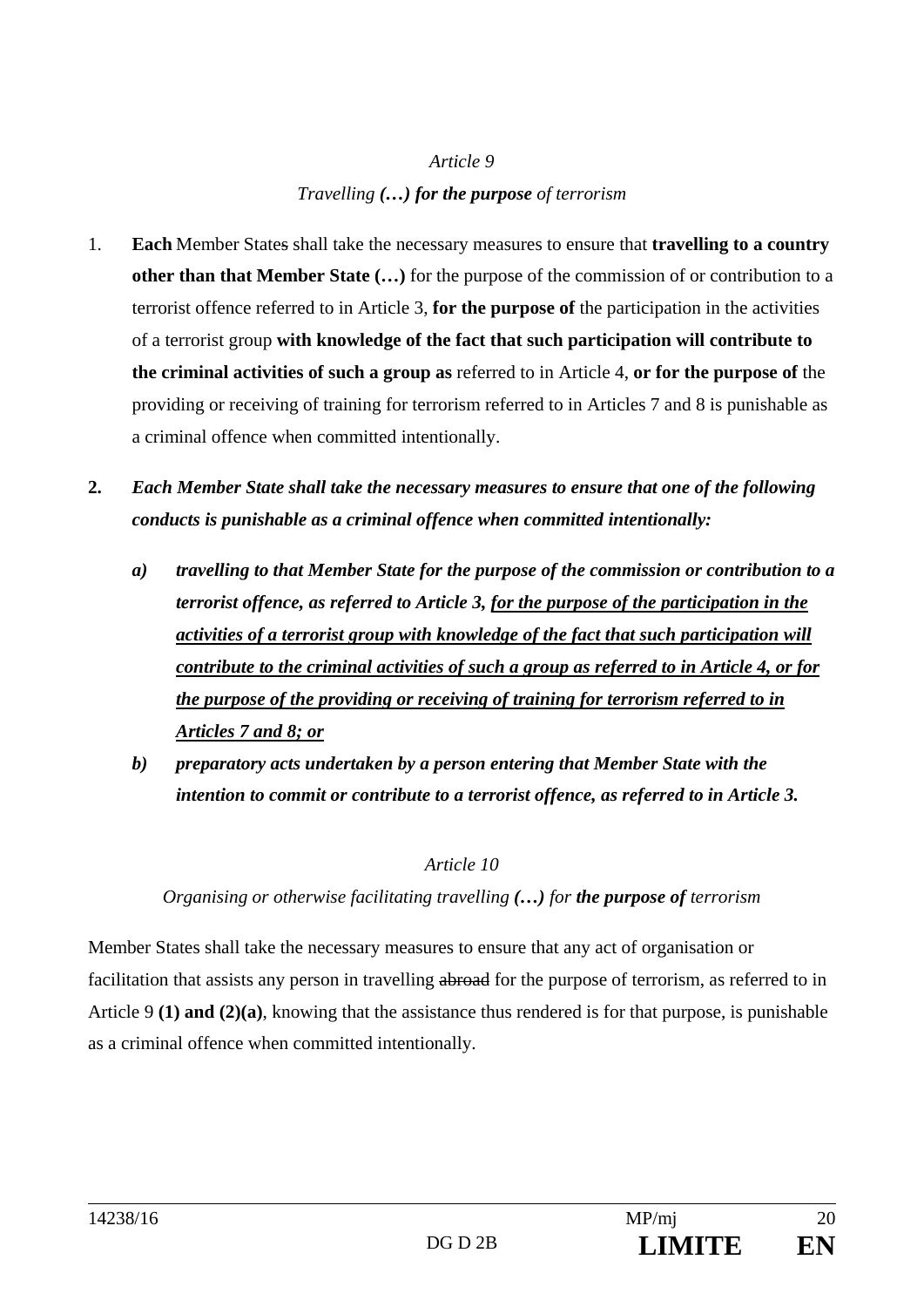## *Article 11 Terrorist financing*

- 1. Member States shall take the necessary measures to ensure that providing or collecting funds, by any means, directly or indirectly, with the intention that they be used, or *in the knowledge* that they are to be used, in full or in part, to commit **or to contribute to** any of the offences referred to in Articles 3 **to 10** is punishable as a criminal offence when committed intentionally.
- *2.* **Where the terrorist financing referred to in paragraph 1 concerns any of the offences laid down in Articles 3***,* **4** *and* **9, it shall not be necessary that the funds** *be* **in fact used, in full or in part, to commit or to contribute to any of those offences, nor shall it be required that the offender knows for which specific offence(s) the funds are to be used.**

## *Article 12 Other offences related to terrorist activities*

## **Each Member State shall take the necessary measures to ensure that offences related to terrorist activities include the following intentional acts:**

- **a)** aggravated theft with a view to committing one of the offences listed in Article 3;
- **b**) extortion with a view to the perpetration of one of the offences listed in Article 3;
- **c)** drawing up *or using* false administrative documents with a view to committing one of the offences listed in points (a) to **(i)** of *Article 3(1),* point (b) of Article 4 **and Article 9.**

*Article 13*  **(merged with Article 12)** 

## *Article 14*  **(merged with Article 12)**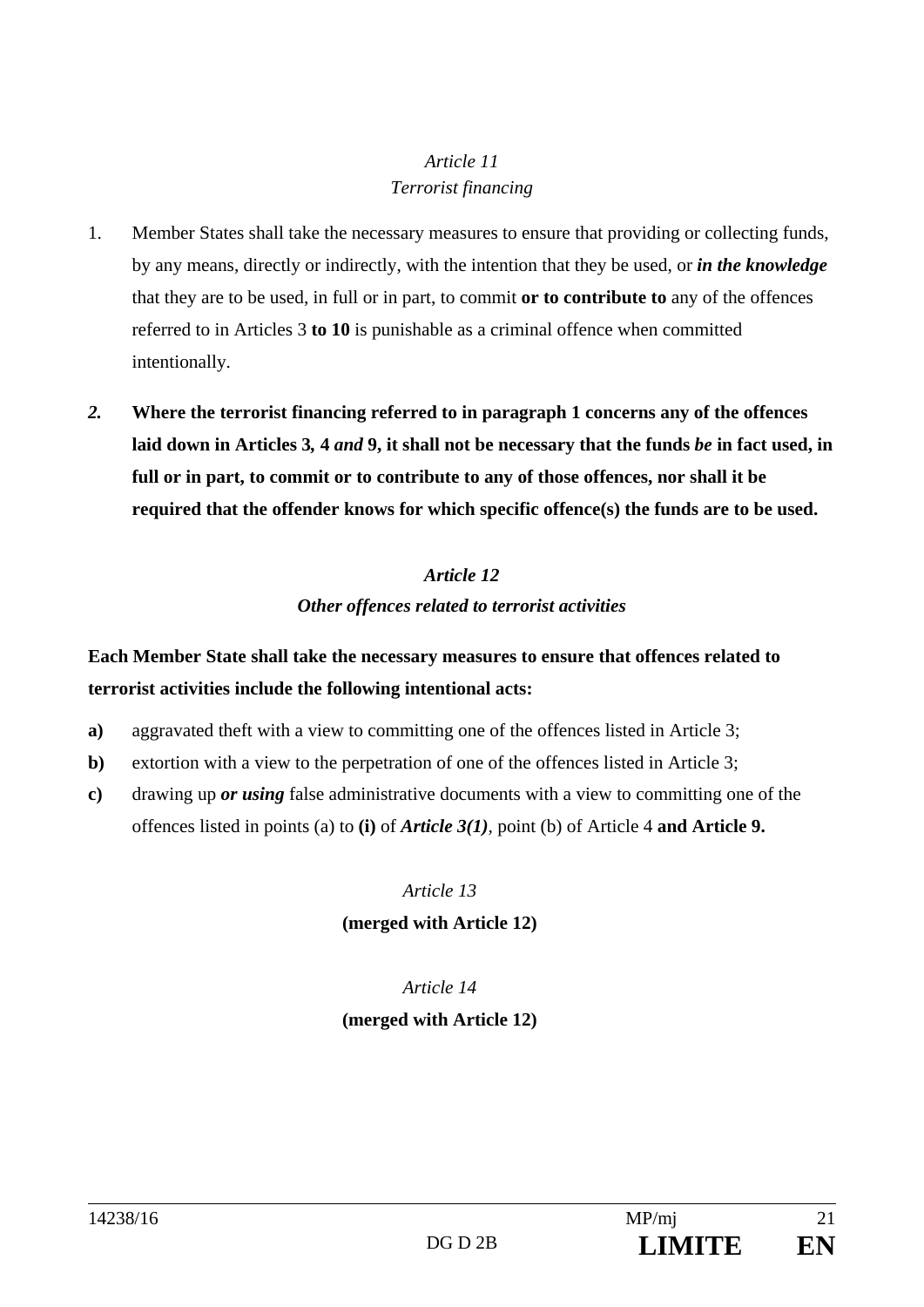## **TITLE IV: GENERAL PROVISIONS RELATING TO TERRORIST OFFENCES, OFFENCES RELATED TO A TERRORIST GROUP AND OFFENCES RELATED TO TERRORIST ACTIVITIES**

#### *Article 15*

*Relationship to terrorist offences* 

For an offence referred to in Article 4 and Title III to be punishable, it shall not be necessary that a terrorist offence be actually committed, **nor shall it be necessary, insofar as the offences referred to in Articles 5 to 10 and 12 are concerned, to establish a link to another specific offence laid down in this Directive**.

### *Article 16*

*Aiding* **and** *abetting, inciting and attempting* 

- 1. Each Member State shall take the necessary measures to ensure that aiding or abetting an offence referred to in Articles 3 to 8, 11 and **12** is made punishable.
- 2. Each Member State shall take the necessary measures to ensure that inciting an offence referred to in Articles 3 to **12** is made punishable.
- 3. Each Member State shall take the necessary measures to ensure that attempting to commit an offence referred to in Articles 3, 6, 7, **9(1) and 9(2)(a)**, 11 and **12**, with the exception of possession as provided for in point (f) of *Article 3(1)* and the offence referred to in point (**j**) of *Article 3(1),* is made punishable.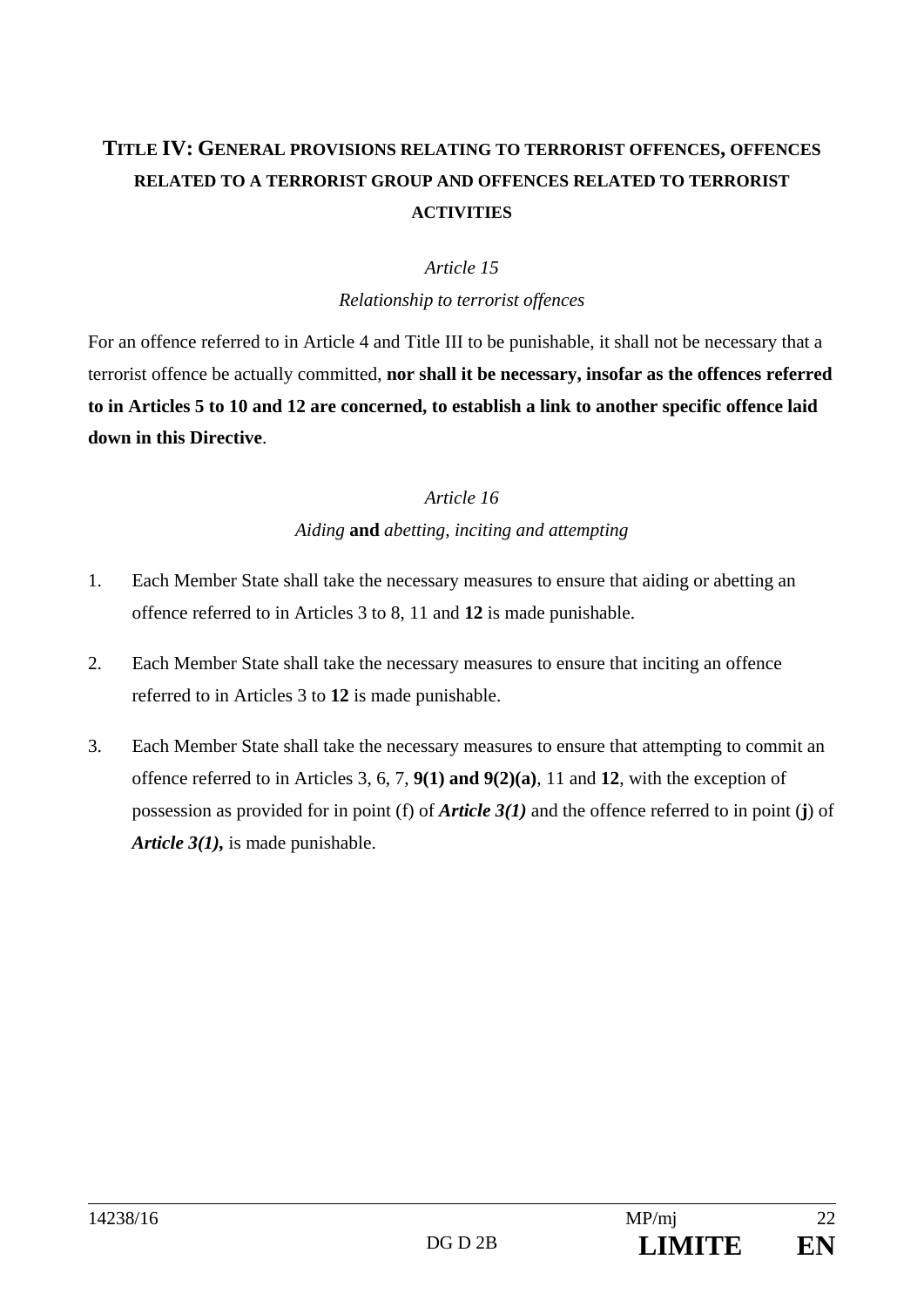#### *Article 17*

#### *Penalties for natural persons*

- 1. Each Member State shall take the necessary measures to ensure that the offences referred to Articles 3 to **12** and 16 are punishable by effective, proportionate and dissuasive criminal penalties, which may entail **surrender or** extradition.
- 2. Each Member State shall take the necessary measures to ensure that the terrorist offences referred to in Article 3 and offences referred to in Article 16, inasmuch as they relate to terrorist offences, are punishable by custodial sentences heavier than those imposable under national law for such offences in the absence of the special intent required pursuant to Article 3, save where the sentences imposable are already the maximum possible sentences under national law.
- 3. Each Member State shall take the necessary measures to ensure that offences listed in Article 4 are punishable by custodial sentences, with a maximum sentence of not less than fifteen years for the offence referred to in point (a) of Article 4, and for the offences listed in point (b) of Article 4 a maximum sentence of not less than eight years. Where the terrorist offence referred to in point (**j**) of *Article 3(1)* is committed by a person directing a terrorist group as referred to in point (a) of Article 4, the maximum sentence shall not be less than eight years.
- **4.** *Member States shall take the necessary measures to ensure that when a criminal offence referred to in Articles 6 and 7 is directed towards a child, this may, in accordance with national law, be taken into account in sentencing<sup>18</sup>.*

 $18$ **<sup>18</sup>** Adjustment of the text in line with views of delegations expressed at the FoP meeting on 3 November 2016, as presented at the 6th trilogue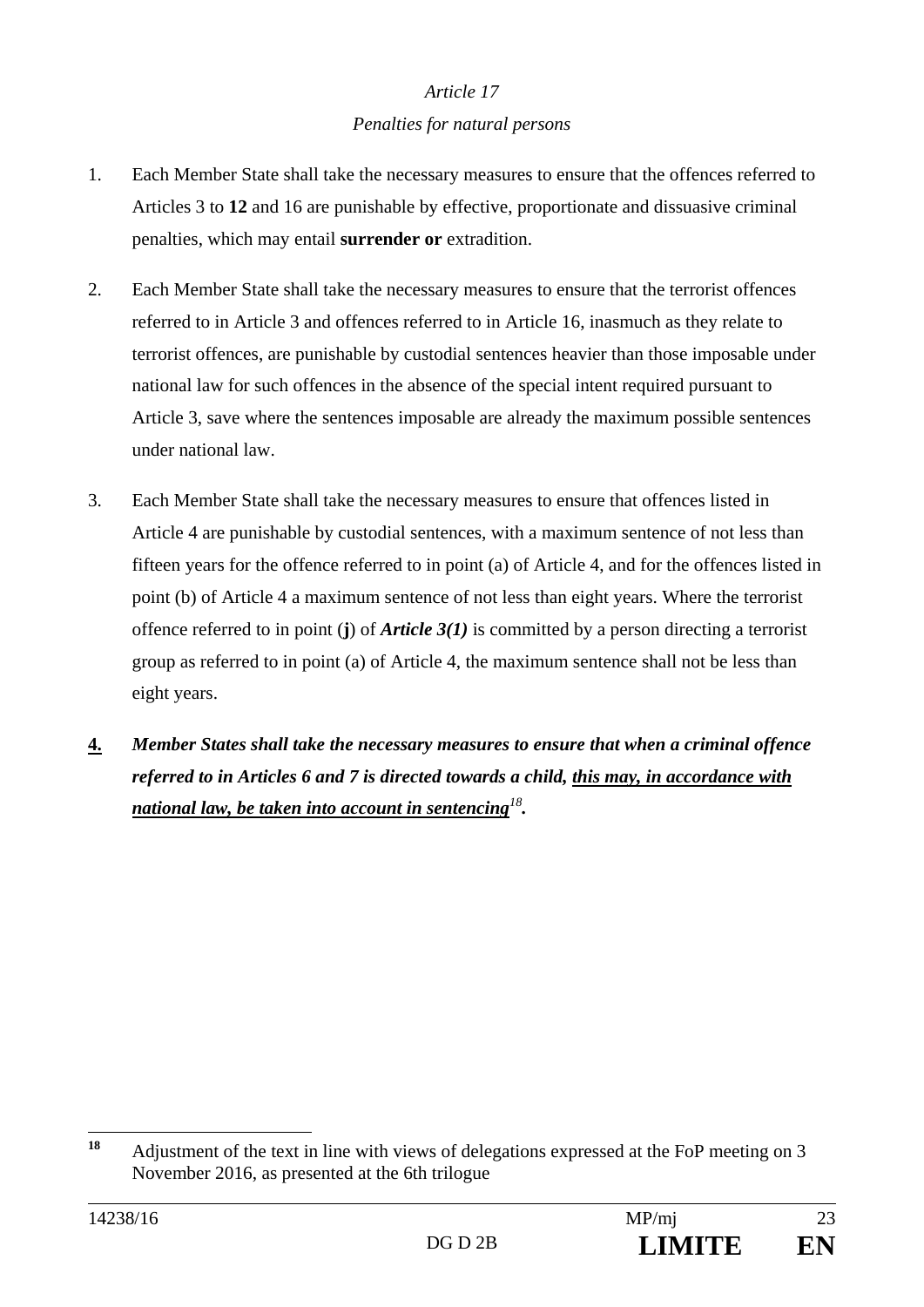#### *Article 18*

### *Mitigating circumstances*

Each Member State may take the necessary measures to ensure that the penalties referred to in Article 17 may be reduced if the offender:

- (a) renounces terrorist activity, and
- (b) provides the administrative or judicial authorities with information which they would not otherwise have been able to obtain, helping them to:
	- (1) prevent or mitigate the effects of the offence;
	- (2) identify or bring to justice the other offenders;
	- (3) find evidence; or
	- (4) prevent further offences referred to in Articles 3 to **12** and 16.

## *Article 19*

## *Liability of legal persons*

- 1. Each Member State shall take the necessary measures to ensure that legal persons can be held liable for any of the offences referred to in Articles 3 to **12** and 16 committed for their benefit by any person, acting either individually or as part of an organ of the legal person, and having a leading position within the legal person, based on one of the following:
	- (a) a power of representation of the legal person;
	- (b) an authority to take decisions on behalf of the legal person;
	- (c) an authority to exercise control within the legal person.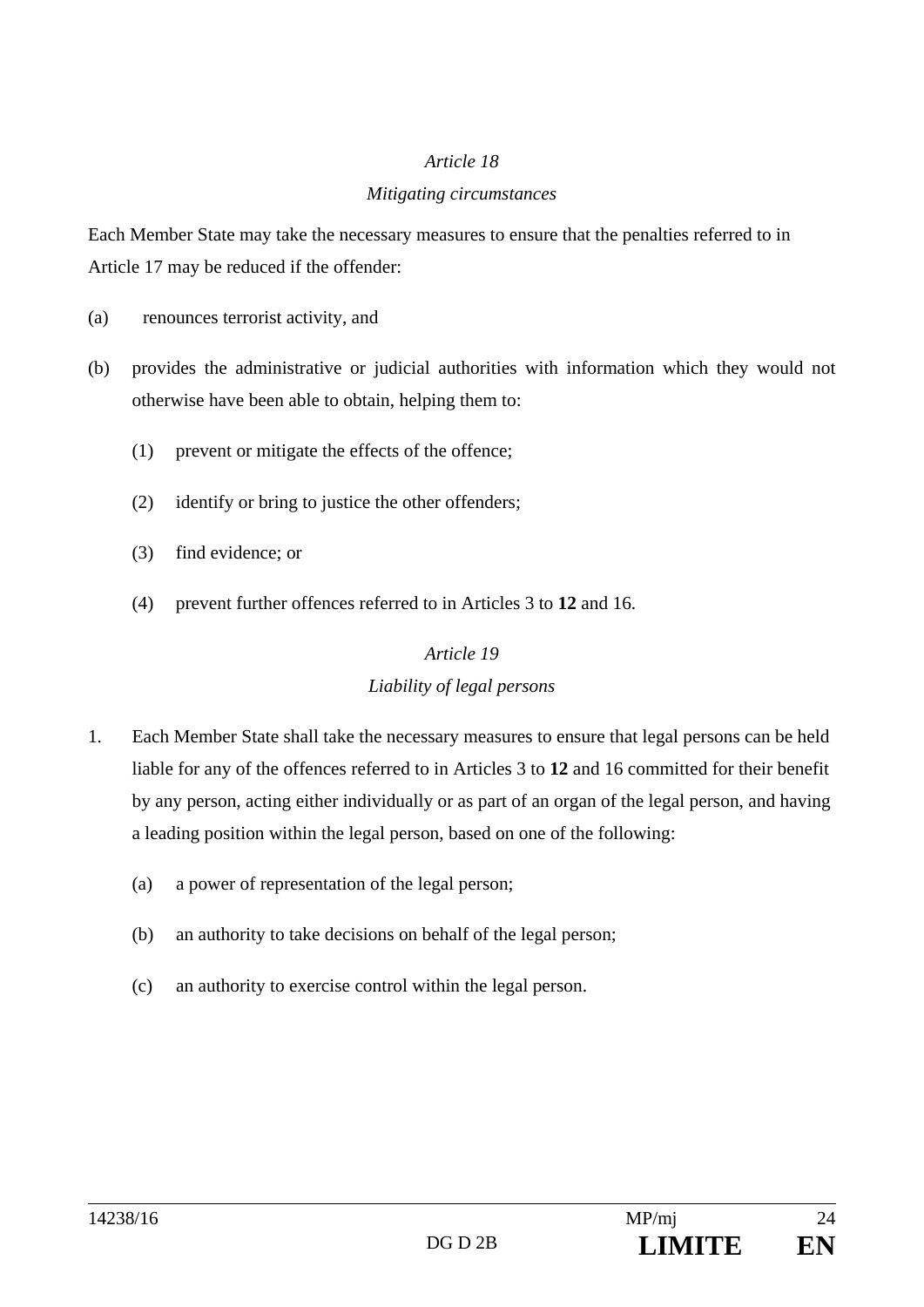- 2. Member States shall also take the necessary measures to ensure that legal persons can be held liable where the lack of supervision or control by a person referred to in paragraph 1 has made possible the commission of any of the offences referred to in Articles 3 to **12** and 16 for the benefit of that legal person by a person under its authority.
- 3. Liability of legal persons under paragraphs 1 and 2 shall not exclude criminal proceedings against natural persons who are perpetrators, inciters or accessories in any of the offences referred to in Articles 3 to **12** and 16.

## *Article 20 Penalties for legal persons*

Each Member State shall take the necessary measures to ensure that a legal person held liable pursuant to Article 19 is punishable by effective, proportionate and dissuasive penalties, which shall include criminal or non-criminal fines and may include other penalties, such as:

- (a) exclusion from entitlement to public benefits or aid;
- (b) temporary or permanent disqualification from the practice of commercial activities;
- (c) placing under judicial supervision;
- (d) a judicial winding-up order;
- (e) temporary or permanent closure of establishments which have been used for committing the offence.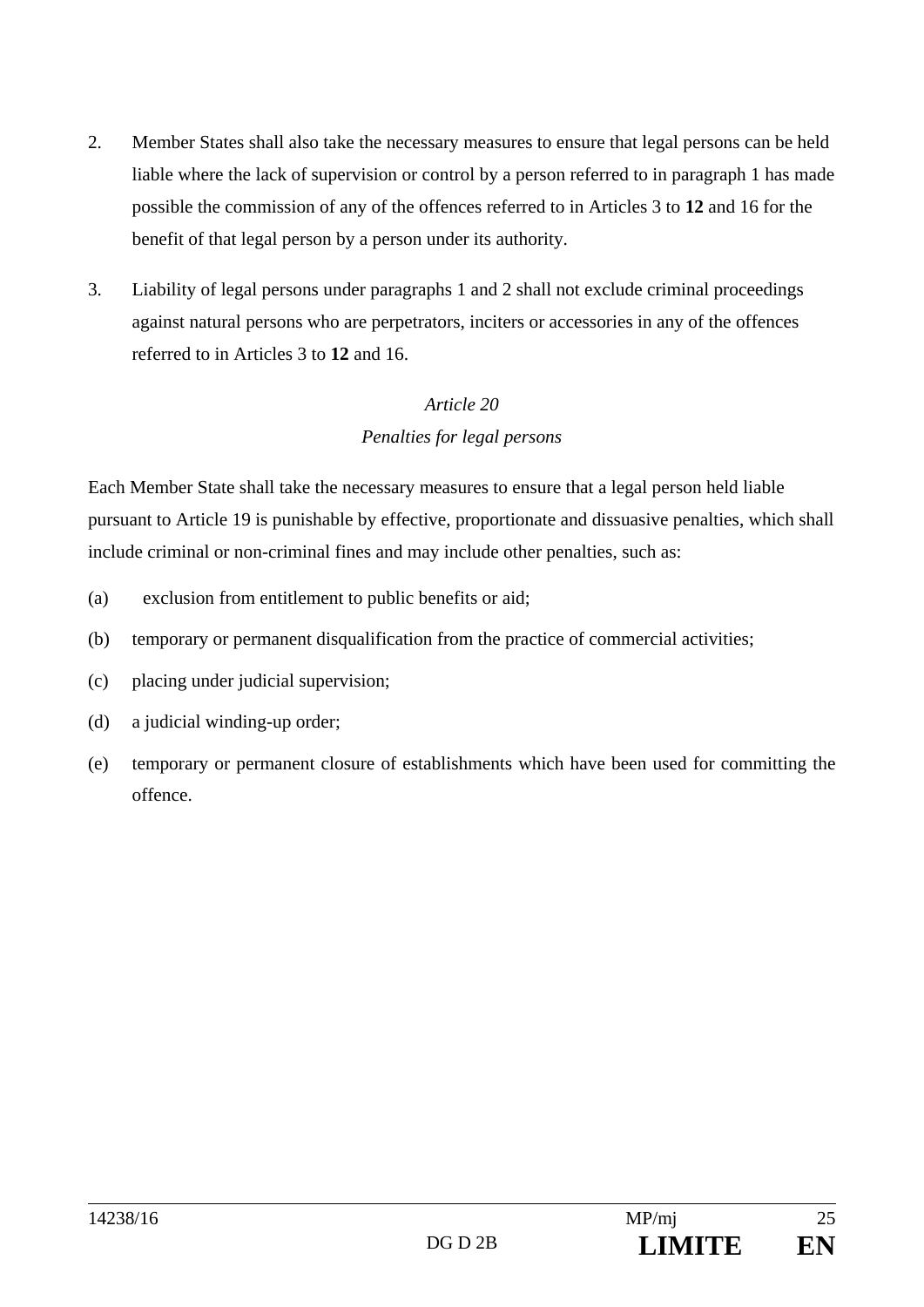## *Article 21 Jurisdiction and prosecution*

- 1. Each Member State shall take the necessary measures to establish its jurisdiction over the offences referred to in Articles 3 to **12** and 16 where:
	- (a) the offence is committed in whole or in part in its territory;
	- (b) the offence is committed on board of a vessel flying its flag or an aircraft registered there;
	- (c) the offender is one of its nationals or residents;
	- (d) **(…)**
	- (e) the offence is committed for the benefit of a legal person established in its territory;
	- (f) the offence is committed against the institutions or people of the Member State in question or against an institution, body, office or agency of the European Union and based in that Member State.

Each Member State may extend its jurisdiction if the offence is committed in the territory of a Member State.

- **1a. Each Member State may extend its jurisdiction over training for terrorism, as referred to in Article 7, where the offender provides training to its nationals or residents, in cases where paragraph 1 is not applicable. The Member State shall inform the Commission thereof.**
- 2. When an offence falls within the jurisdiction of more than one Member State and when any of the States concerned can validly prosecute on the basis of the same facts, the Member States concerned shall cooperate in order to decide which of them will prosecute the offenders with the aim, if possible, of centralising proceedings in a single Member State. To this end, the Member States may have recourse to Eurojust in order to facilitate cooperation between their judicial authorities and the coordination of their action.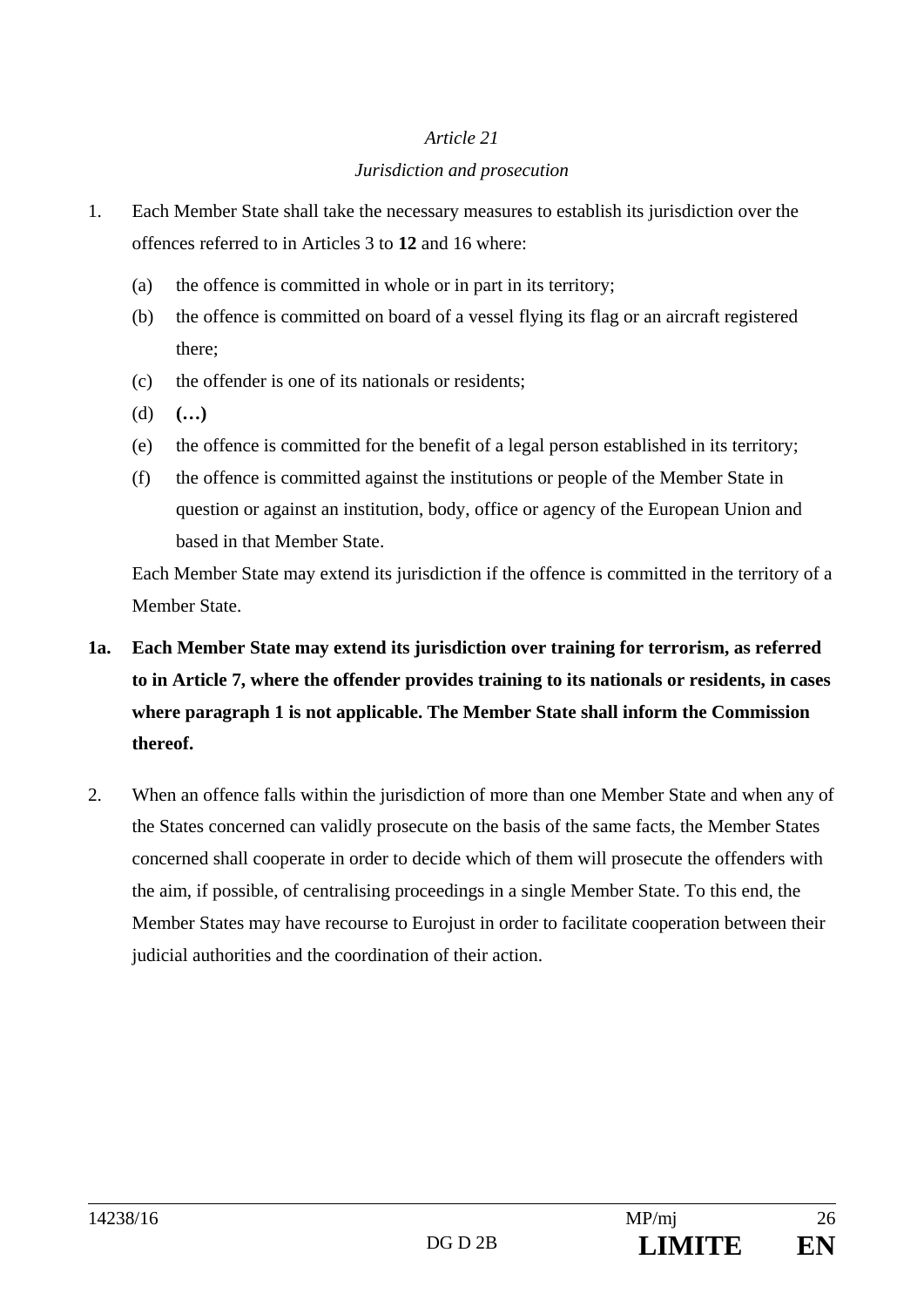**(…)** Account shall be taken of the following factors:

- (a) the Member State shall be that in the territory of which the acts were committed,
- (b) the Member State shall be that of which the perpetrator is a national or resident,
- (c) the Member State shall be the Member State of origin of the victims,
- (d) the Member State shall be that in the territory of which the perpetrator was found.
- 3. Each Member State shall take the necessary measures also to establish its jurisdiction over the offences referred to in Articles 3 to **12** and 16 in cases where it refuses to hand over or extradite a person suspected or convicted of such an offence to another Member State or to a third country.
- 4. Each Member State shall ensure that its jurisdiction covers cases in which any of the offences referred to in Articles 4 and 16 has been committed in whole or in part within its territory, wherever the terrorist group is based or pursues its criminal activities.
- 5. This Article shall not exclude the exercise of jurisdiction in criminal matters as laid down by a Member State in accordance with its national legislation.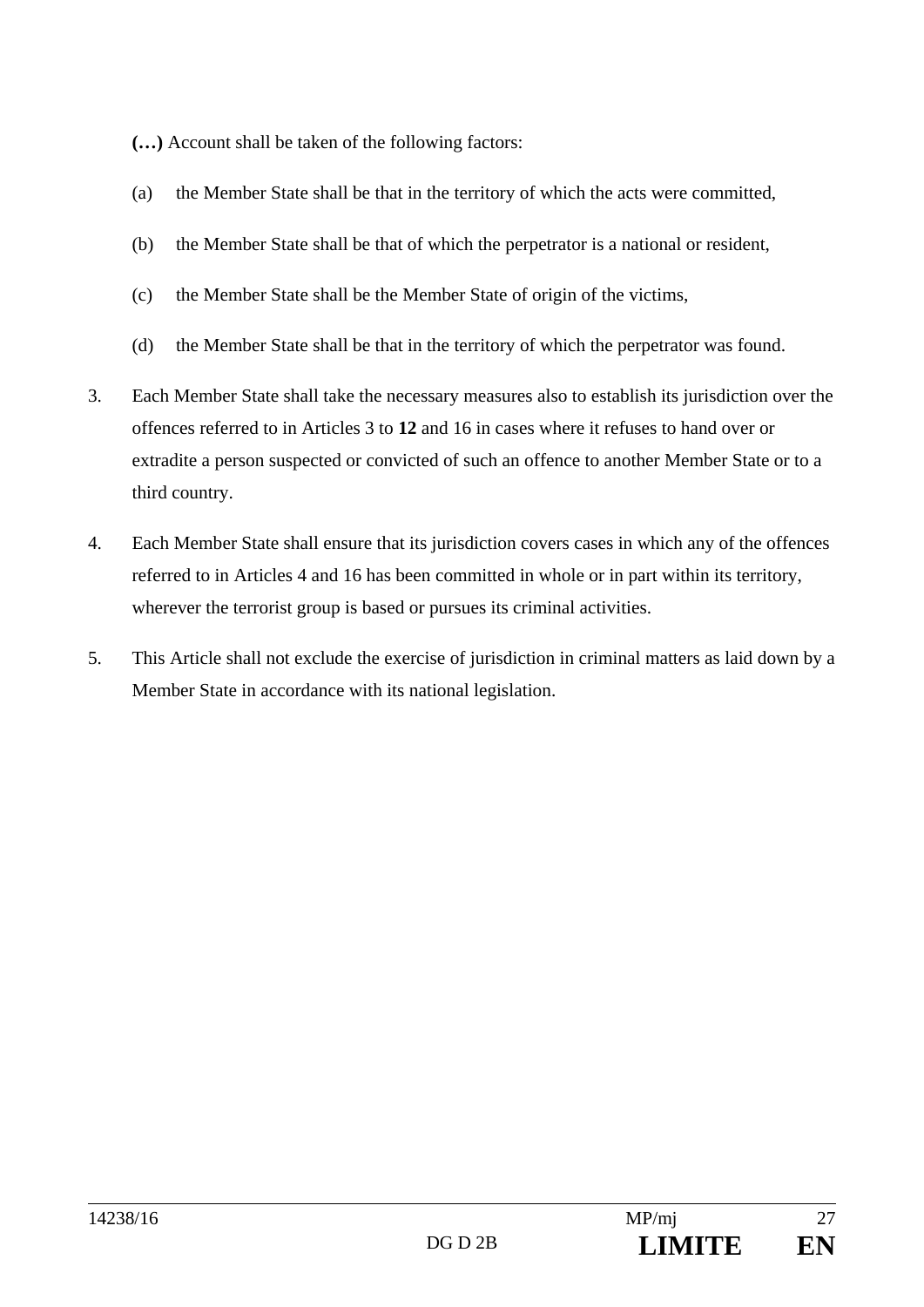## *Article 21a Investigative tools and confiscation*

- 1. Member States shall take the necessary measures to ensure that effective investigative tools, such as those which are used in organised crime or other serious crime cases, are available to persons, units or services responsible for investigating or prosecuting the offences referred to in Articles 3 to 12.
- *2. Member States shall take the necessary measures to ensure that their competent authorities freeze and confiscate, as appropriate, in line with Directive 2014/42/EU<sup>19</sup>, the proceeds derived from and instrumentalities used or intended to be used in the commission or contribution of any of the offences referred to in this Directive<sup>20</sup>.*

## *Article 21b*

### **Measures against public provocation content online**

- *1. Member States shall take the necessary measures to ensure the prompt removal of* **online** *content* **constituting a public provocation** *to commit a terrorist offence, as referred to in Article 5, that is hosted in their territory. They shall also endeavour to obtain the removal of such content hosted outside of their territory.*
- *2. Member States may, when removal of such content at its source is not feasible, take measures to block the access to content* **referred to in paragraph 1 towards the Internet users within their territory.**
- *3. Measures of removal and blocking must be* **set by** *transparent procedures and* **provide**  *adequate safeguards, in particular to ensure that the restriction is limited to what is necessary and proportionate and that users are informed of the reason for the restriction.*  **Safeguards relating to removal or blocking shall also include the possibility of judicial redress.**

 $19$ **<sup>19</sup>** Directive 2014/42/EU of the European Parliament and of the Council of 3 April 2014 on the freezing and confiscation of instrumentalities and proceeds of crime in the European Union (OJ L 127 29.4.2014, p. 39).

<sup>&</sup>lt;sup>20</sup> Adjustments introduced in the text to address the points raised by delegations at the meeting of FoP DROIPEN of 3 November 2016 and agreedby the EP at the last trilogue.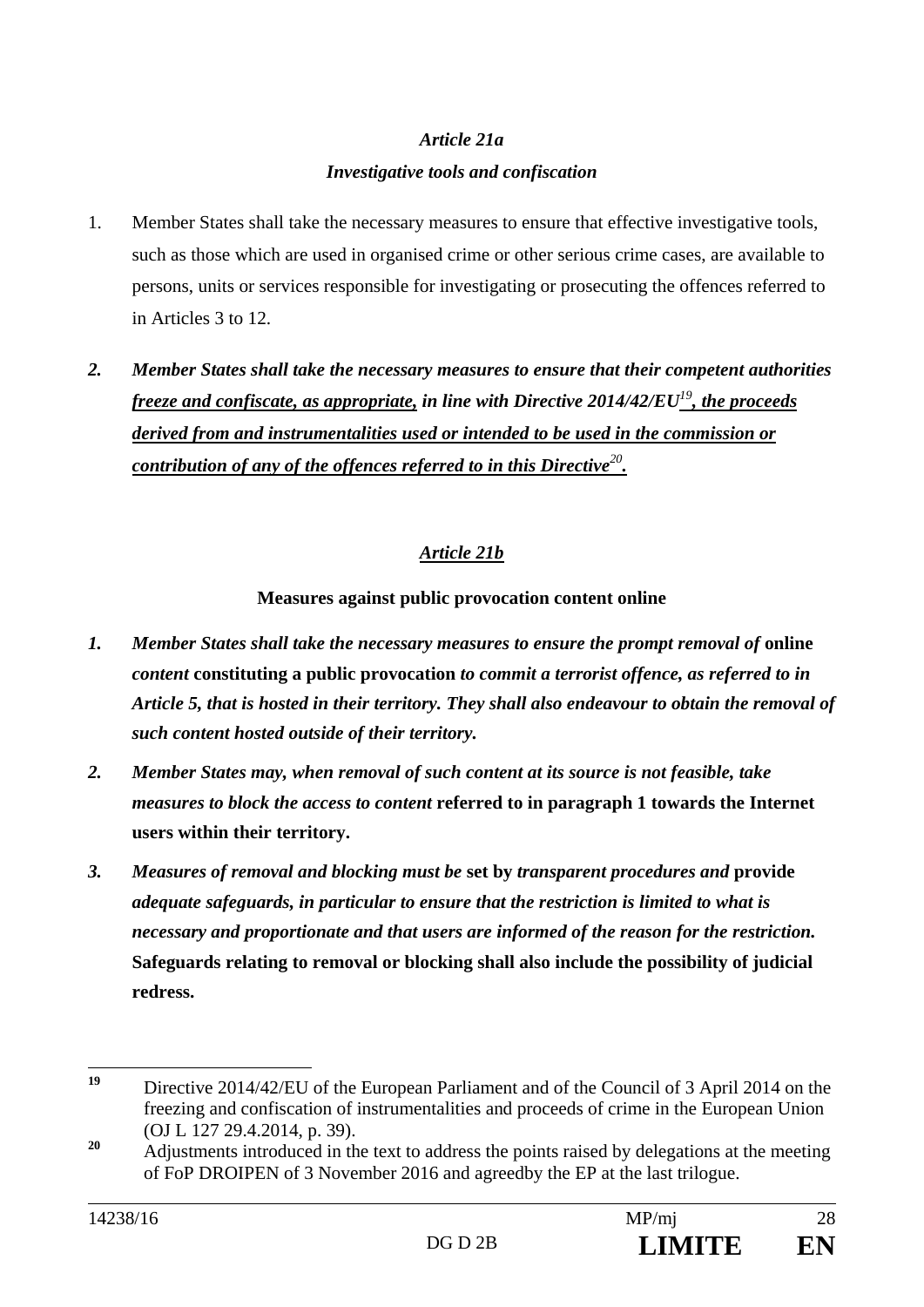#### *Article 21c*

#### *Amendments to Council decision 2005/671/JHA*

## *1. In Article 1, letter (a) is replaced by the following:*

 *"(a) "Terrorist offences": the offences referred to in Directive …/…/EU on combating terrorism;"* 

- *2. Article 2 is amended as follows:*
- *a) paragraph 6 is replaced by the following:*

 *" 6. Each Member State shall take the necessary measures to ensure that (…) relevant information gathered by its competent authorities in the framework of criminal proceedings in connection with terrorist offences is made accessible as soon as possible to the competent authorities of another Member State, where the information could be used in the prevention, detection, investigation or prosecution of terrorist offences, referred to in Directive …/…/EU on combating terrorism in that Member State, either upon request or spontaneously, and in accordance with national law and relevant international legal instruments."* 

b) the following paragraph 7 is added:

*"7. Paragraph 6 is not applicable where the sharing of information would jeopardise current investigations or the safety of an individual, nor when it would be contrary to essential interests of the security of the Member State concerned."* 

**c)** *the following paragraph 8 is added:* 

 *"8. Member States shall take the necessary measures to ensure that their competent authorities take, upon receiving of the information referred to in paragraph 6, timely measures in accordance with national law, as appropriate.*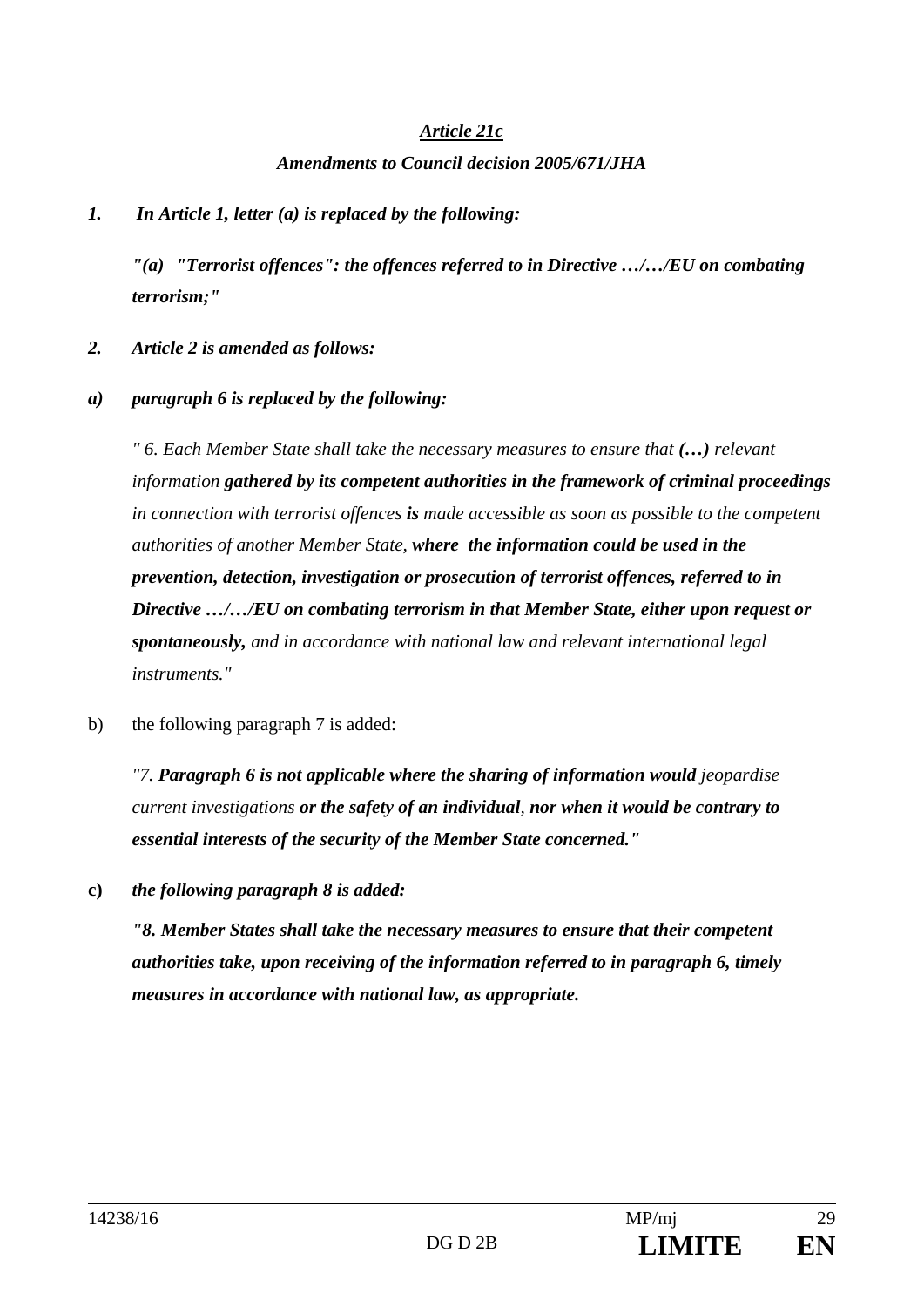## *Article 21d*

## *Fundamental rights and freedoms*

- *1. This Directive shall not have the effect of modifying the obligations to respect fundamental rights and fundamental legal principles, as enshrined in Article 6 of the Treaty of the European Union.*
- **2.****Member States may establish conditions required by and in line with fundamental principles relating to freedom of the press and other media, governing the rights and responsibilities of and the procedural guarantees for the press or other media where they relate to the determination or limitation of liability.**

## *Article 21c (new)*

*Fundamental principles relating to freedom of press and other media* 

**(merged with Article 21d)**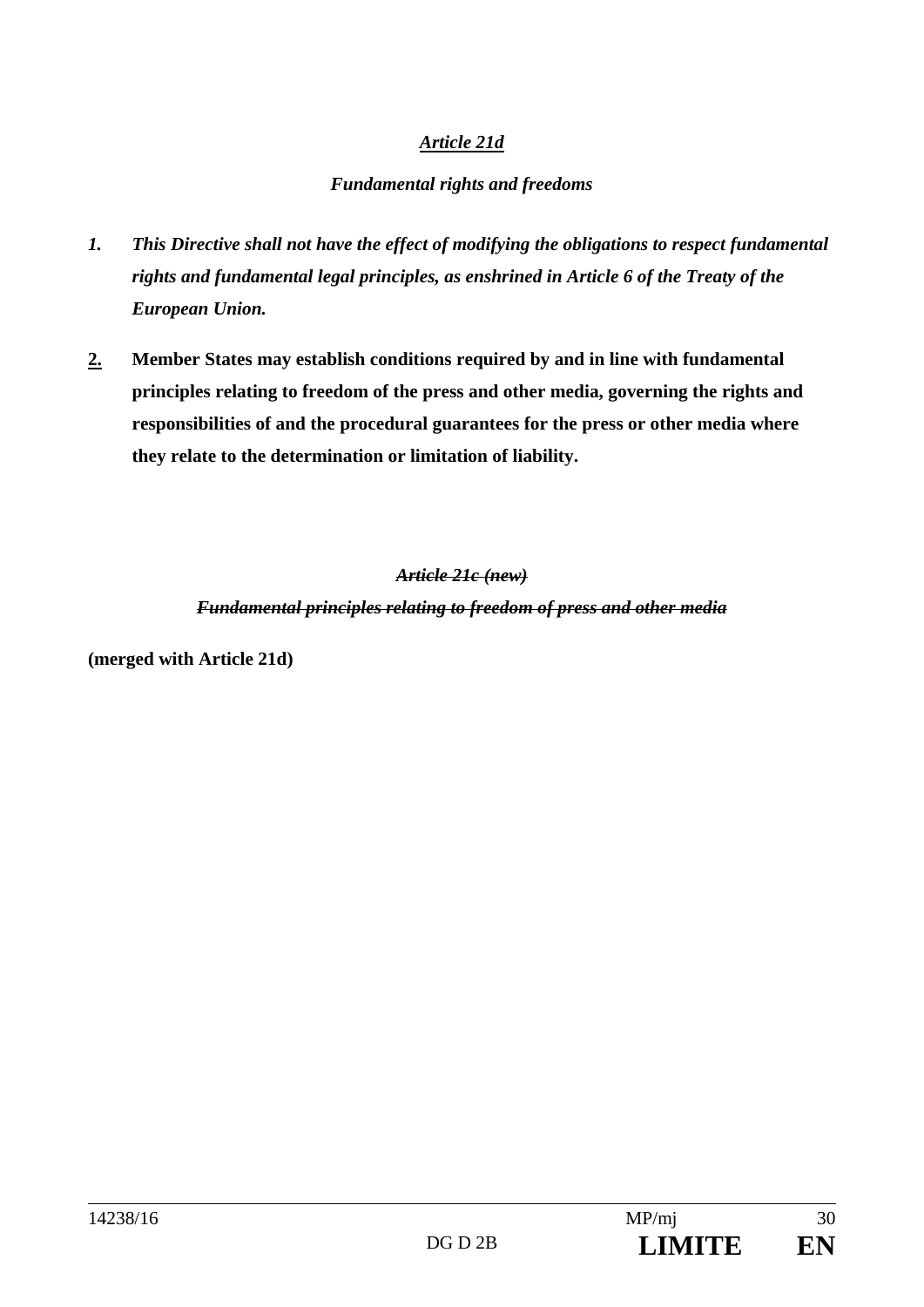## **TITLE V: PROVISIONS ON PROTECTION SUPPORT AND RIGHTS OF VICTIMS OF TERRORISM**

#### *Article 22*

#### **(…)** *Assistance and support to victims of terrorism*

- 1. Member States shall ensure that investigations into, or prosecution of, offences covered by this Directive are not dependent on a report or accusation made by a victim of terrorism or other person subjected to the offence, at least if the acts were committed on the territory of the Member State.
- 2. Member States shall ensure that **(…) support** services **addressing the specific needs of** victims of terrorism are in place **in accordance with Directive 2012/29/EU and that they are available for victims of terrorism immediately after a terrorist attack and as long as necessary thereafter. Such services shall be provided in addition to, or as an integrated part of general victim support services, which may call on existing entities providing specialist support**.
- 3. **The support** services shall have the **ability** to provide assistance and support to **victims of terrorism in accordance with their specific needs (…).** The services shall be confidential, free of charge and easily accessible to all victims of terrorism. They shall include in particular: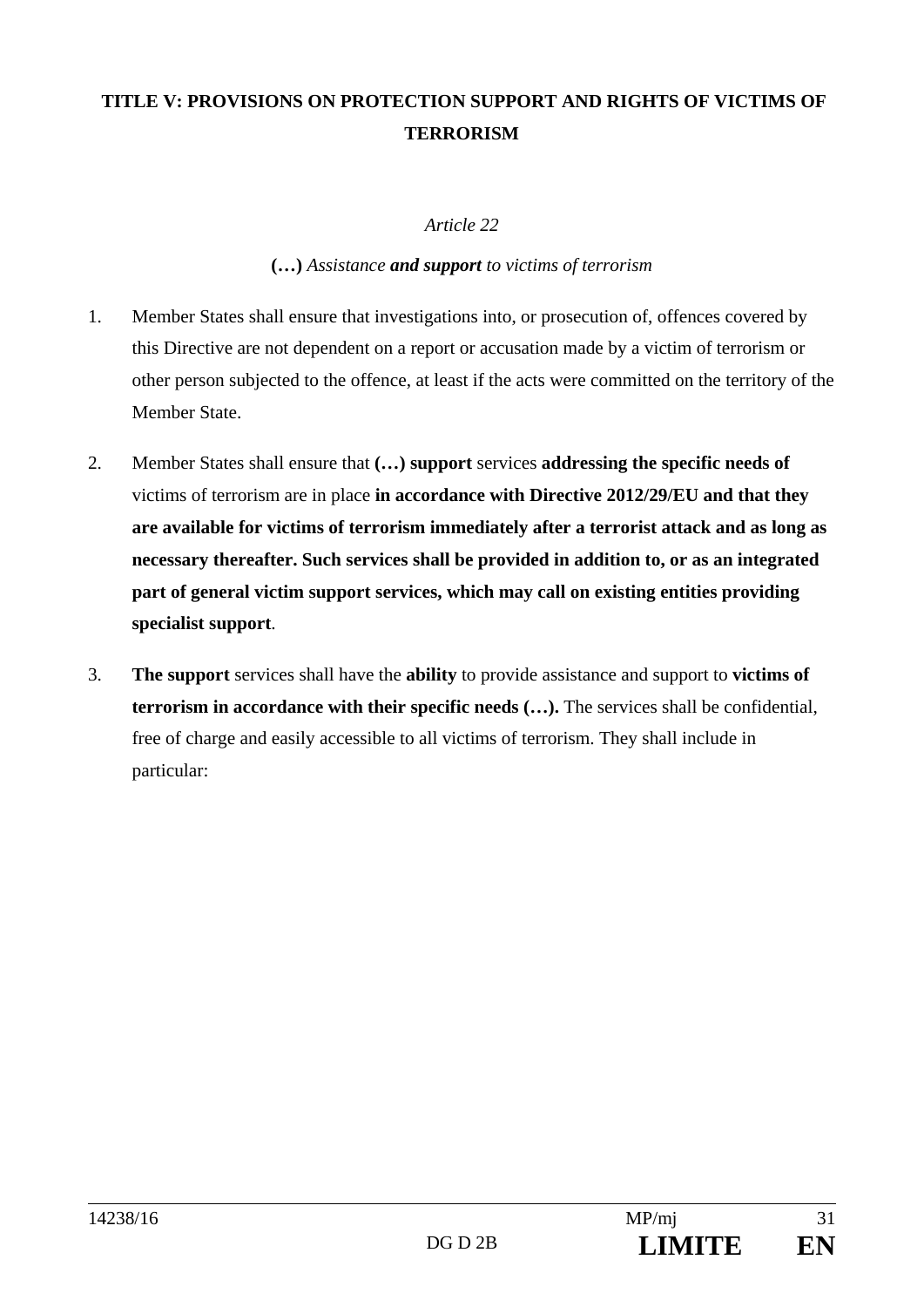- a) emotional and psychological support, such as trauma support and counselling;
- b) provision of advice and information on any relevant legal, practical or financial matters*, including facilitating the exercise of the right to information of victims of terrorism, as laid down in Article 23;*
- *c) assistance with (…) claims,* **regarding compensation for victims of terrorism available under national law of the Member State concerned***<sup>21</sup>*
- *4. Member States shall ensure that mechanisms or protocols are in place allowing for activation of support services for victims of terrorism within the framework of their national emergency-response infrastructures. Such protocols or mechanism shall envisage the coordination of relevant authorities, agencies and bodies to be able to provide a comprehensive response to the needs of victims and their family members immediately after a terrorist attack and as long as necessary thereafter, including adequate means facilitating the identification of and communication to victims and their families.*
- *5. Member States shall ensure that adequate medical treatment is provided to victims of terrorism immediately after a terrorist attack and for as long as necessary thereafter. Member States shall retain the right to organise the provision of medical treatment to victims of terrorism in accordance with their national health care system.*
- *6. Member States shall ensure that victims of terrorism have access to legal aid in accordance with Article 13 of Directive 2012/29/EU, where they have the status of parties to criminal proceedings. Member States shall ensure that the severity and the circumstances of the crime are duly reflected in the conditions and procedural rules under which victims of terrorism have access to legal aid in accordance with national law.*
- *7.* This Directive shall apply in addition to and without prejudice to measures laid down in Directive 2012/29/EU.

 $21$ **<sup>21</sup>** Further clarification introduced on the scope of this provision alongside the COM proposal presented at the FoP DROIPEN meeting of 3 November and taking into account the support from EP for such a modification at the trilogue of 10 November.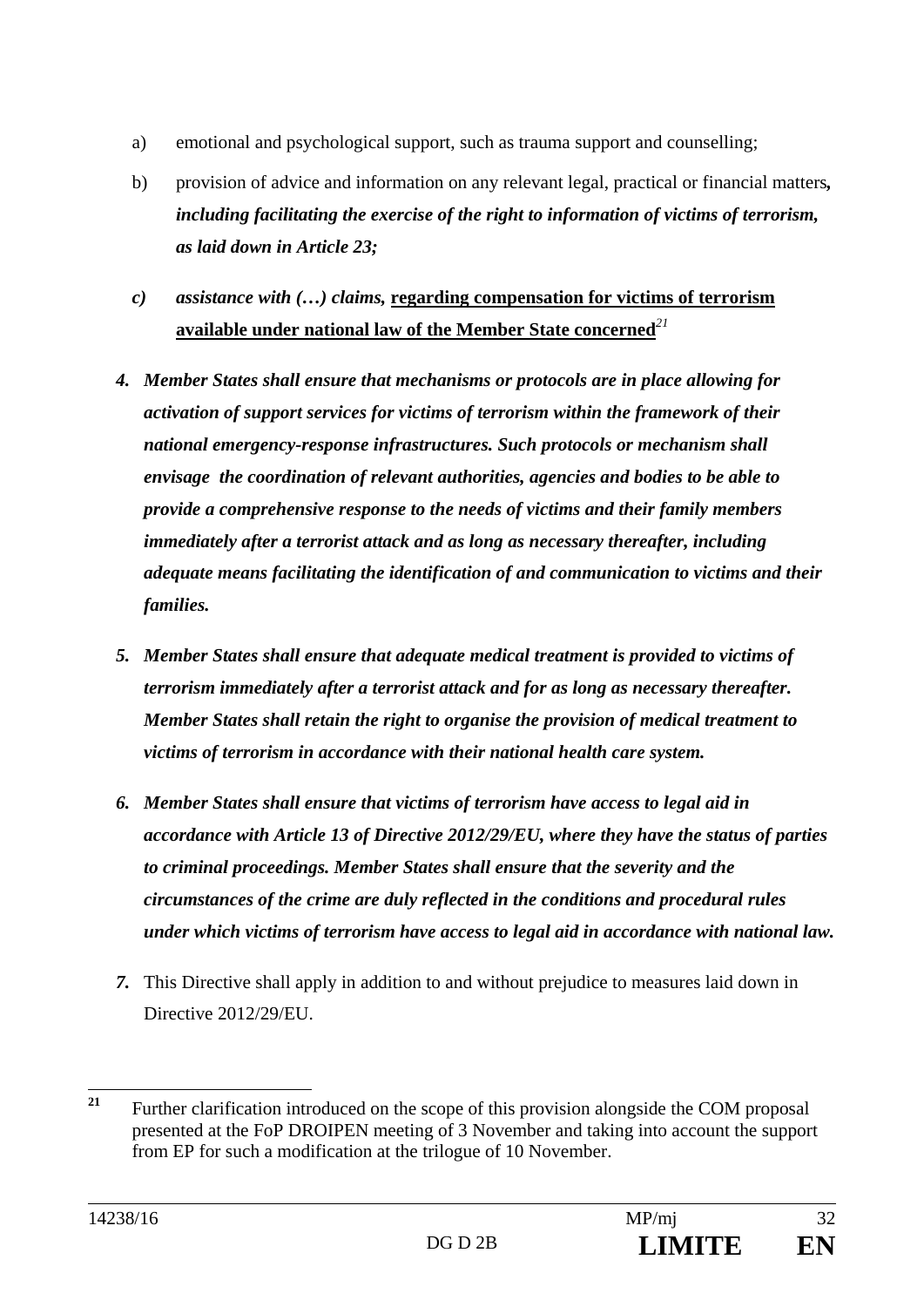#### *Article 22a*

#### *Protection of victims of terrorism*

**Member States shall ensure that measures are available to protect victims of terrorism and their family members, in accordance with Directive 2012/29/EU. When determining whether and to what extent they should benefit from protection measures in the course of criminal proceedings, particular attention shall be paid to the risk of intimidation and retaliation and to the need to protect the dignity and physical integrity of victims of terrorism, including during questioning and when testifying.** 

#### *Article 23*

#### *Rights of victims of terrorism resident in another Member State*

- 1. Member States shall ensure **(…) that** victims of terrorism who are residents of a Member State other than that **(…)** where the terrorist offence was committed **have access to** information **regarding** the**ir (…)** rights, the available support services and **(…)** compensation schemes **in the Member State where the terrorist offence was committed**.**In this respect, Member States concerned shall take appropriate action to facilitate cooperation between their competent authorities or entities providing specialist support to ensure the effective access of victims to such information.**
- 2. Member States shall ensure that all victims of terrorism have access to the assistance and **(…)**  support services as laid down in Article 22 **(3) (a) and (b)**on the territory of the Member State of their residence, even if the terrorist offence was committed in another Member State.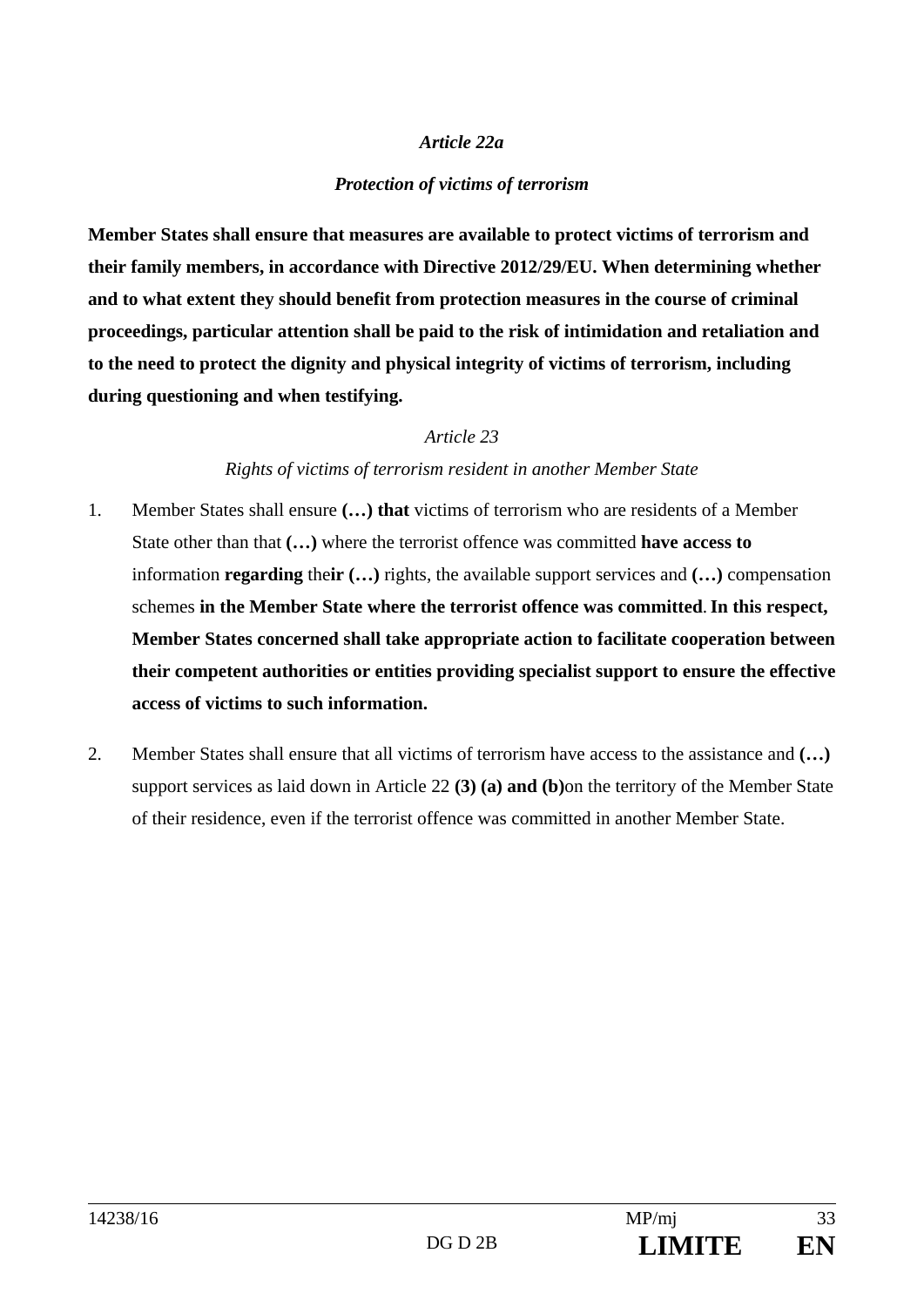## **TITLE VI: FINAL PROVISIONS**

#### *Article 24*

#### *Replacement of Framework Decision 2002/475/JHA on combating terrorism*

Framework Decision 2002/475/JHA is replaced with regard to the Member States bound by this Directive, without prejudice to the obligations of those Member States with regard to the date for transposition of that Framework Decision into national law.

With regards to the Member States bound by this Directive, references to Framework Decision 2002/475/JHA shall be construed as references to this Directive.

## *Article 25*

#### *Transposition*

1. Member States shall bring into force the laws, regulations and administrative provisions necessary to comply with this Directive by [**18** months after adoption]**<sup>22</sup>**. They shall forthwith communicate to the Commission the text of those provisions.

 When Member States adopt those provisions, they shall contain a reference to this Directive or be accompanied by such a reference on the occasion of their official publication. Member States shall determine how such reference is to be made.

2. Member States shall communicate to the Commission the text of the main provisions of national law which they adopt in the field covered by this Directive.

 $22$ **<sup>22</sup>** As part of the global compromise package and to be consistent with the political objective to strengthen promptly the framework to combat terrorism efficiently, delegations are invited to support a transposition period of 18 months